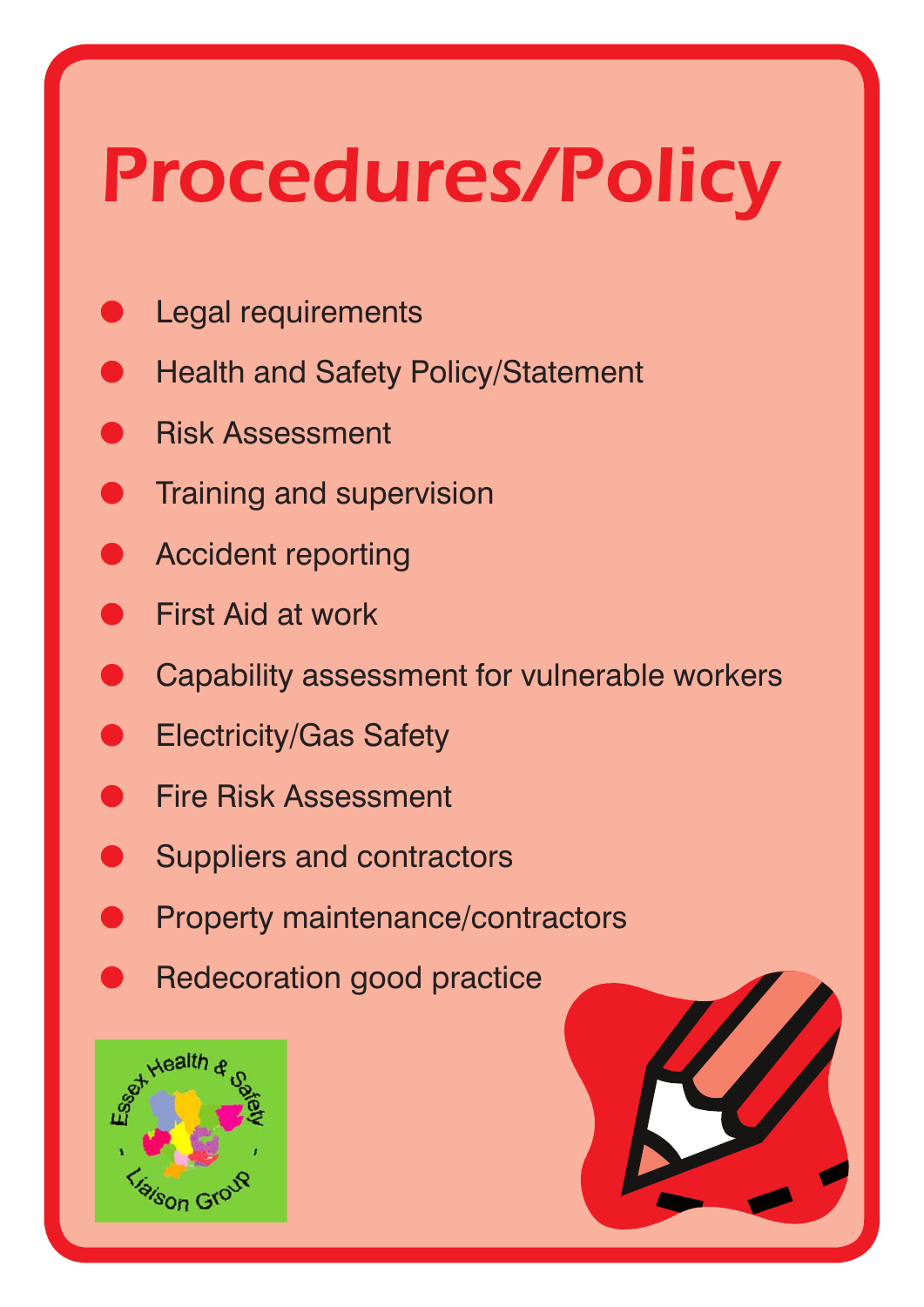#### *Legal Requirements*

To comply with current Health and Safety requirements your business should complete and maintain the following documentation:

- Risk Assessments
- Fire Risk Assessments
- Control Of Substances Hazardous to Health (COSHH) assessments
- Accident Book
- Asbestos Register
- Training Records
- Maintenance and inspection records such as lift inspection reports
- Employers Liability Insurance Certificate
- Health and Safety poster

By completing this pack you will have met the minimum legal requirements for many of these documents. There may be additional risks within your business which need to be assessed separately. Information on the control of these risks should be placed in the Extra Care Section. Ensure that the pack is reviewed regularly to keep it up to date, and that all certificates and inspection reports are kept in a safe place so that they can be retrieved easily when required.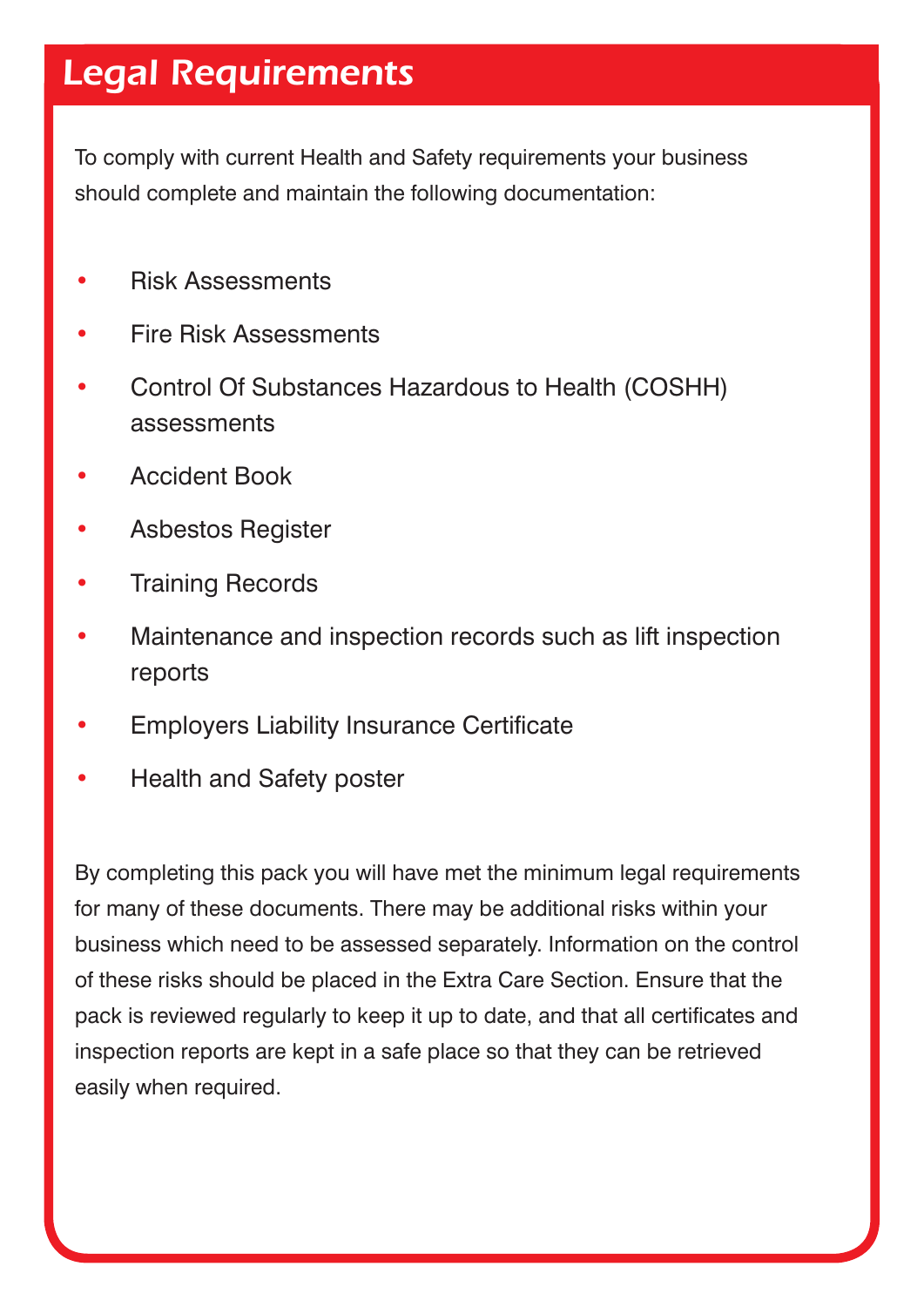#### *Health and Safety Policy Statement*

If you employ more than five members of staff, it is a legal requirement to have a Health and Safety Policy Statement. A health and safety policy statement sets out how you manage health and safety within your workplace. It demonstrates your businesses attitude towards health and safety and the steps, arrangements and systems you have in place to ensure you comply with Health and Safety legislation. If you employ less than five staff, it is still good practice to complete a Health and Safety Policy Statement.

#### **Health and Safety Policy Statement**

Health and Safety at Work etc Act 1974

This is the Health and Safety Policy Statement of

Our statement of general policy is:

- To provide adequate control of the health and safety risks arising from our work activities;
- To consult with our employees on matters affecting their health and safety; •
- To provide and maintain safe plant and equipment;
- To ensure safe handling and use of substances;
- To provide information instruction and supervision for employees;
- To ensure all employees are competent to do their tasks, and to give them adequate training;
- To prevent accidents and cases of work-related ill health •
- To maintain safe and healthy working conditions; and •
- To review and revise this policy as necessary at regular intervals.

| (employer) |  |
|------------|--|

Date:.................................................................. Review Date: ..................................................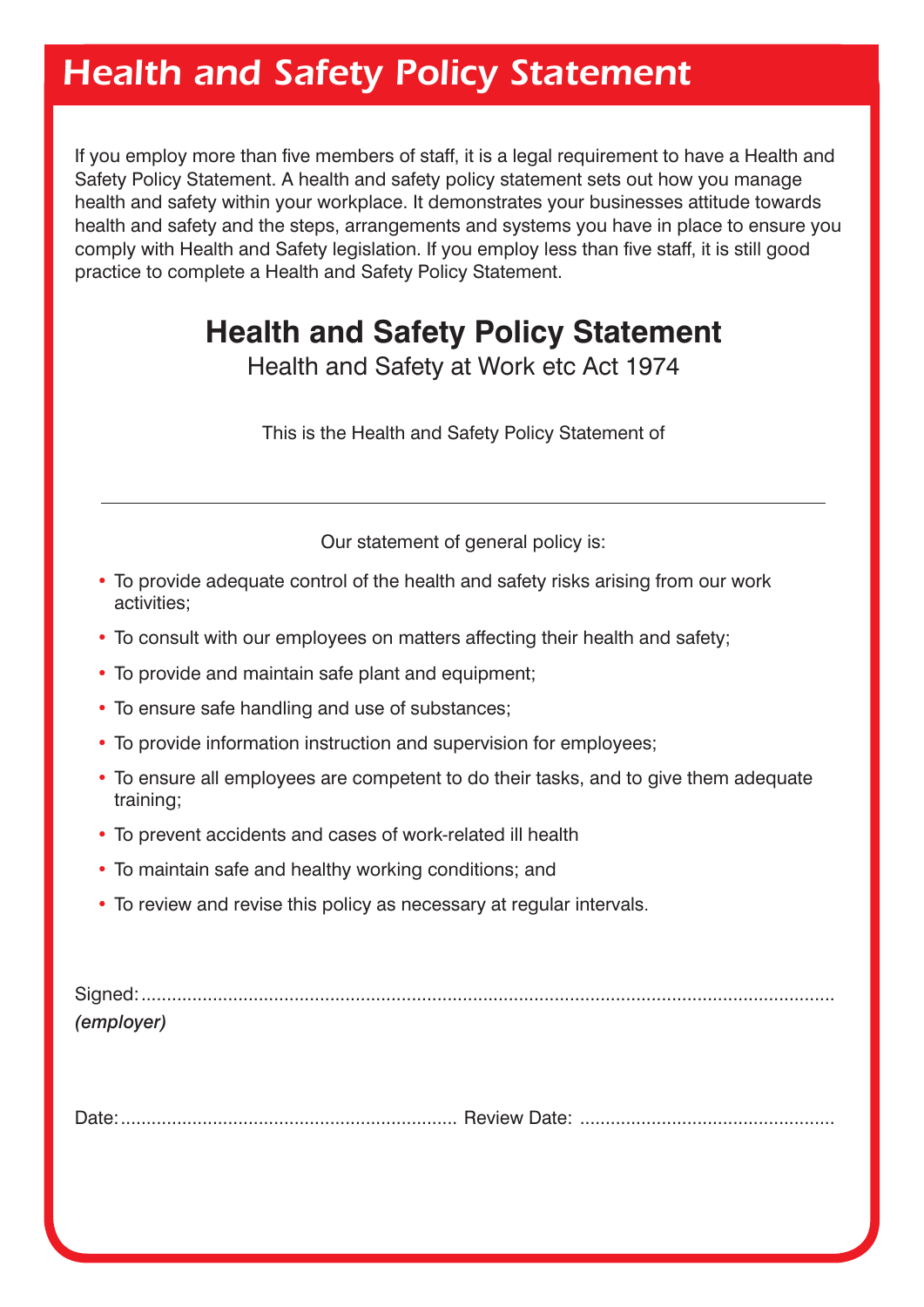#### *Risk Assessment*

This sheet should be used to detail any activities you carry out that are not covered as part of this pack. Please duplicate this sheet where necessary.

Safe Method: (Name of Activity)

| <b>Safety point</b> | Why? | How do you do this? |
|---------------------|------|---------------------|
|                     |      |                     |
|                     |      |                     |
|                     |      |                     |
|                     |      |                     |
|                     |      |                     |
|                     |      |                     |
|                     |      |                     |
|                     |      |                     |
|                     |      |                     |
|                     |      |                     |
|                     |      |                     |
|                     |      |                     |
|                     |      |                     |
|                     |      |                     |
|                     |      |                     |
|                     |      |                     |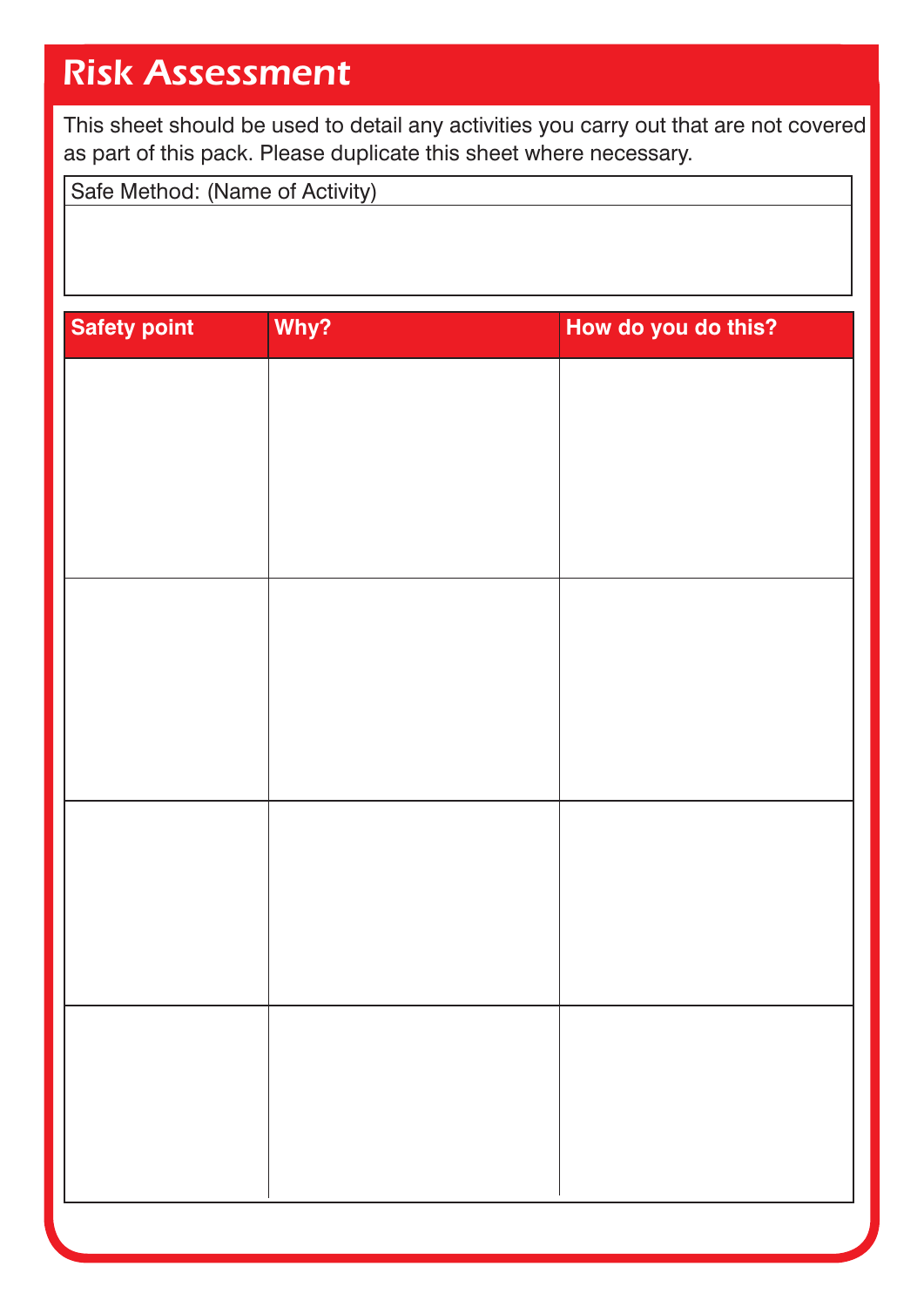#### *Training and supervision*

It is essential to train and supervise your staff effectively to make sure that they operate safety at work.

You should train your staff in all the safe methods that are relevant to the job they do. There are some safe methods that all staff need to cover on their first day. You should also supervise them to check they are following the safe methods properly.

Sign the training record to confirm that staff involved in the work activity that day have been supervised to make sure that your staff follow your safe methods.

| <b>What to do</b>                                                                                                                                                                                | <b>How</b>                                                                                                                                                                                                                                                                                                                                                                                         |
|--------------------------------------------------------------------------------------------------------------------------------------------------------------------------------------------------|----------------------------------------------------------------------------------------------------------------------------------------------------------------------------------------------------------------------------------------------------------------------------------------------------------------------------------------------------------------------------------------------------|
| Once you have worked through them,<br>use the safe methods in this pack to<br>train staff. You need to be sure that<br>each member of staff knows the safe<br>methods for all the tasks they do. | Show the member of staff what to<br>do, question them carefully on their<br>knowledge and then ask them to show<br>you to confirm they understand fully.                                                                                                                                                                                                                                           |
| Make sure you know what training<br>each member of staff has received                                                                                                                            | Make a note on the Staff training record<br>every time you train a member of staff.                                                                                                                                                                                                                                                                                                                |
| Watch the member of staff when they<br>are carrying out a task as part of their<br>work.                                                                                                         | Make comments and observations to<br>help the member of staff improve the<br>way they work.<br>Reward good performance by giving<br>positive feedback when the member<br>of staff has followed the safe method<br>successfully.<br>If the safe method is not being followed<br>by the member of staff, tell them how<br>they are going wrong and why it is<br>important to follow the safe method. |
| When a member of staff has completed<br>a task, ask them about how they<br>followed the method, to help you find<br>out if they did it correctly.                                                | You may wish to observe staff carrying<br>out high risk activity periodically<br>to check safe methods have been<br>followed.                                                                                                                                                                                                                                                                      |
|                                                                                                                                                                                                  |                                                                                                                                                                                                                                                                                                                                                                                                    |
| What to do if things go wrong?<br>If staff are not following a safe method<br>properly, train them again and<br>make sure they understand why it is<br>important to follow this method.          | How to stop this happening again?<br>Use the 4-weekly review in the diary to<br>identify any problems with how staff are<br>following safe methods and plan your<br>training to address these. Remember<br>to include new staff.                                                                                                                                                                   |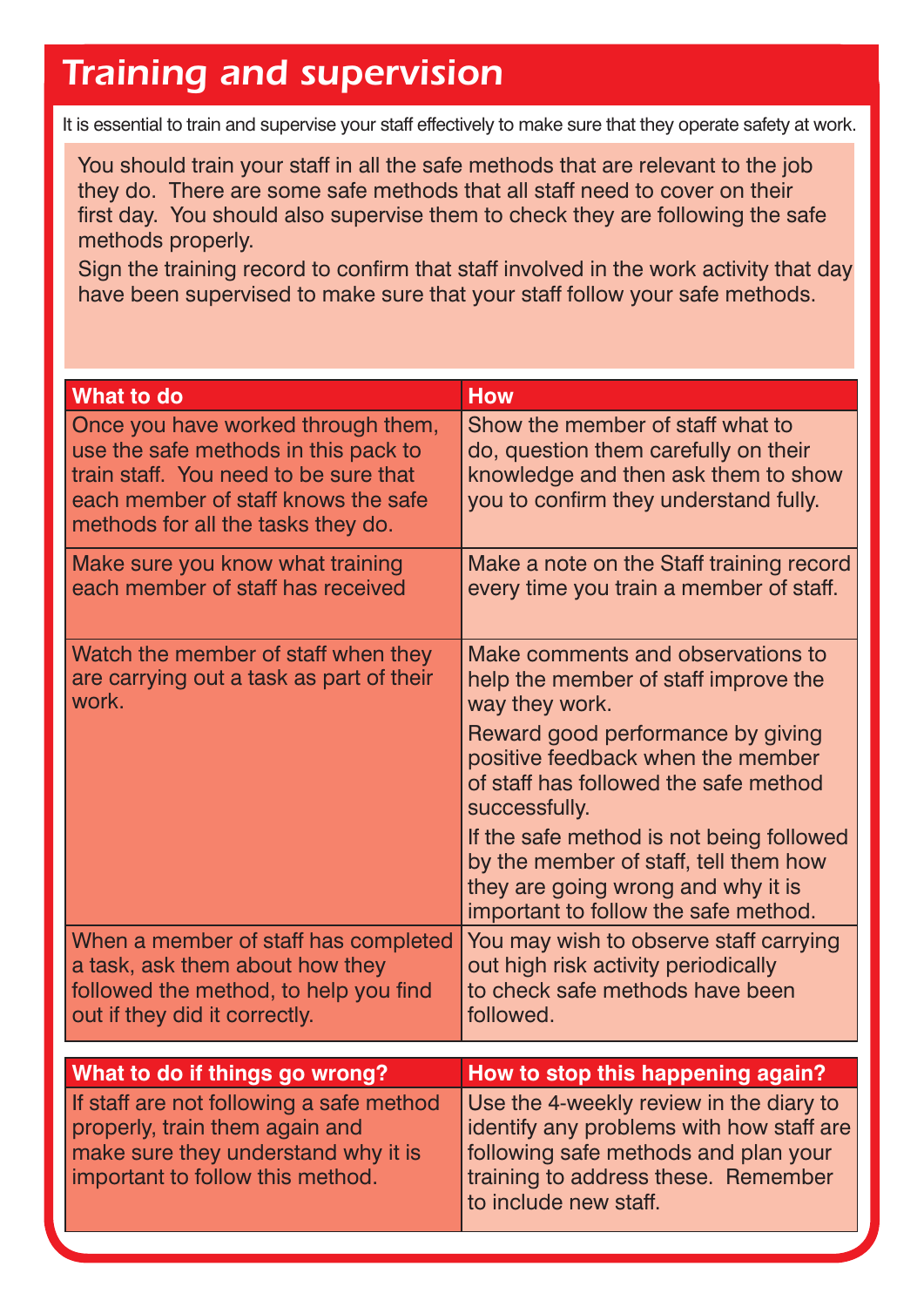### *Accident reporting*

Reporting of injuries, Diseases and Dangerous Occurences Regulations 1995 (RIDDOR).

| <b>Safety point</b>                                                                                                                                                                                                                                                                                                                                                                                                                                                                       | Why?                                                                                                                                                                                                                                                                                                                                                                                                                                                                                                                                                                                                                                                                                | How do you do this?                                                                                                                                                                            |
|-------------------------------------------------------------------------------------------------------------------------------------------------------------------------------------------------------------------------------------------------------------------------------------------------------------------------------------------------------------------------------------------------------------------------------------------------------------------------------------------|-------------------------------------------------------------------------------------------------------------------------------------------------------------------------------------------------------------------------------------------------------------------------------------------------------------------------------------------------------------------------------------------------------------------------------------------------------------------------------------------------------------------------------------------------------------------------------------------------------------------------------------------------------------------------------------|------------------------------------------------------------------------------------------------------------------------------------------------------------------------------------------------|
| Reporting of<br>Injuries, Diseases<br>and Dangerous<br><b>Occurrences</b><br><b>Regulations 1995</b><br>(RIDDOR) place a<br>legal duty on:<br>• employers;<br>self-employed<br>people;<br>• people in control of<br>premises;<br>to report work-related<br>deaths, major injuries<br>or over-seven-<br>day injuries, work<br>related diseases,<br>and dangerous<br>occurrences such as a<br>fire or explosion.<br><b>Further information</b><br>can be found at www.<br>hse.gov.uk/riddor | If an employee is off work due to a work<br>related illness then you must check if it<br>needs to be reported under RIDDOR.<br>If a member of the public has an accident<br>in your workplace and is taken to hospital<br>then you must also report this under<br>RIDDOR.<br>All incidents can be reported online at<br>www.hse.gov.uk/riddor<br>Major and fatal injuries can be also be<br>reported by telephone. You must notify the<br>Incident Contact Centre: Tel: 0845 3009923<br>Monday to Friday 8.30am to 5pm<br>譱<br><b>Health and Gafe</b><br>Executive<br>A guide to the Reporting of<br><b>Injuries, Diseases and Dangerous</b><br><b>Occurrences Regulations 1995</b> | Do you know when you should<br>report certain conditions?<br>$Yes \Box$<br>No<br>If not please refer to<br>www.hse.gov.uk/riddor<br>Where do you record incidents,<br>accidents and illnesses? |
| For all accidents<br>that result in injuries<br>to persons, you<br>should carry out an<br>investigation and<br>prepare a brief written<br>report of the findings<br>and any action taken.                                                                                                                                                                                                                                                                                                 | It is important to record as much detail<br>whilst it is still fresh in your mind. If an<br>enforcement officer investigates the<br>accident or the injured person decides<br>to sue you for damages you will have a<br>comprehensive report for your defence.<br>The investigation should focus on the<br>person injured, what they were doing at<br>the time of the accident and where the<br>accident occurred. Positive issues should<br>also be noted in the report, e.g., "the floor<br>was in good condition and a handrail<br>was provided". These reports should be<br>restricted to facts and not opinions. The<br>reports should be signed and dated.                    | How do you investigate<br>accidents?                                                                                                                                                           |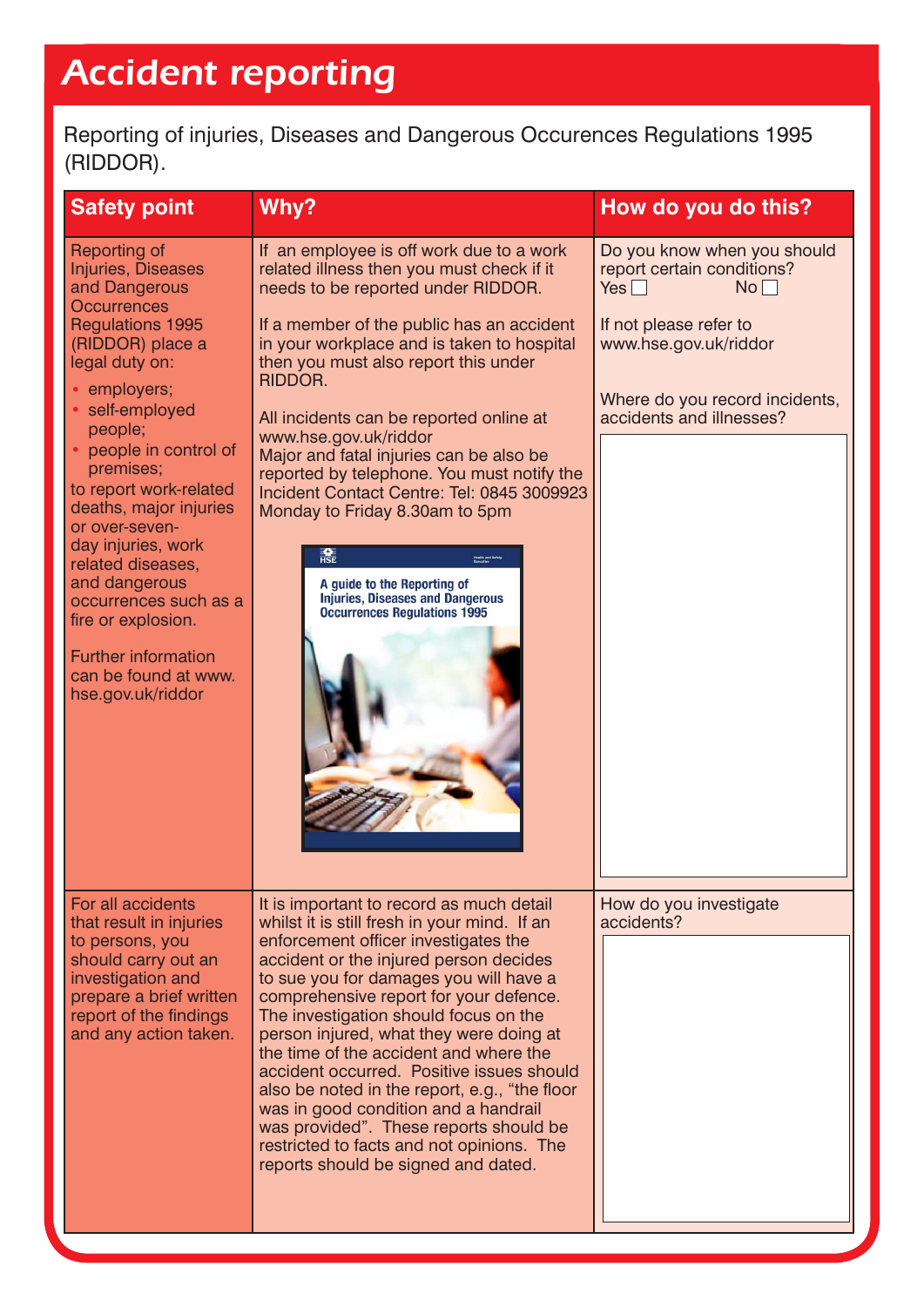#### *First Aid at work*

The Health and Safety (First Aid) Regulations 1981 and associated Approved Code of Practice specify the level of provision of first aid facilities in the work place to serve employees.

| <b>Safety point</b>                                                                                                                                              | Why?                                                                                                                                                                           | What do you do?                                                                                                                                                        |
|------------------------------------------------------------------------------------------------------------------------------------------------------------------|--------------------------------------------------------------------------------------------------------------------------------------------------------------------------------|------------------------------------------------------------------------------------------------------------------------------------------------------------------------|
| All businesses must<br>have an appointed<br>person.                                                                                                              | An Appointed Person is someone that<br>is responsible for taking control of an<br>emergency i.e. contacting the emergency<br>services and maintaining the first aid            | Please list who in your<br>workplace is an Appointed<br>Person?                                                                                                        |
|                                                                                                                                                                  | box. They are not a first aider. You must<br>ensure that you have an appointed person<br>available at all times. Therefore you may<br>need to appoint more than one person.    |                                                                                                                                                                        |
| Depending on the<br>type and size of your<br>business, you may<br>need to provide a<br>qualified first aider.                                                    | A First Aider is someone who is able<br>to provide suitable treatment for minor<br>injuries and to prevent injuries getting<br>worse whilst awaiting for medical<br>treatment. | Please list who in your<br>workplace is a qualified First<br>Aider (indicate whether this<br>is a one day emergency first<br>aid course or a full four day<br>course)? |
|                                                                                                                                                                  |                                                                                                                                                                                |                                                                                                                                                                        |
| <b>Adequate training</b><br>must be provided<br>and update training<br>must be provided<br>every three years for<br>first aiders. Ensure<br>you record the dates |                                                                                                                                                                                |                                                                                                                                                                        |
| of any training in the<br>paperwork section.                                                                                                                     | $\bigcirc$                                                                                                                                                                     | How do you make sure all<br>your staff aware of who is the<br>appointed person/first aider?                                                                            |
|                                                                                                                                                                  |                                                                                                                                                                                |                                                                                                                                                                        |
|                                                                                                                                                                  |                                                                                                                                                                                |                                                                                                                                                                        |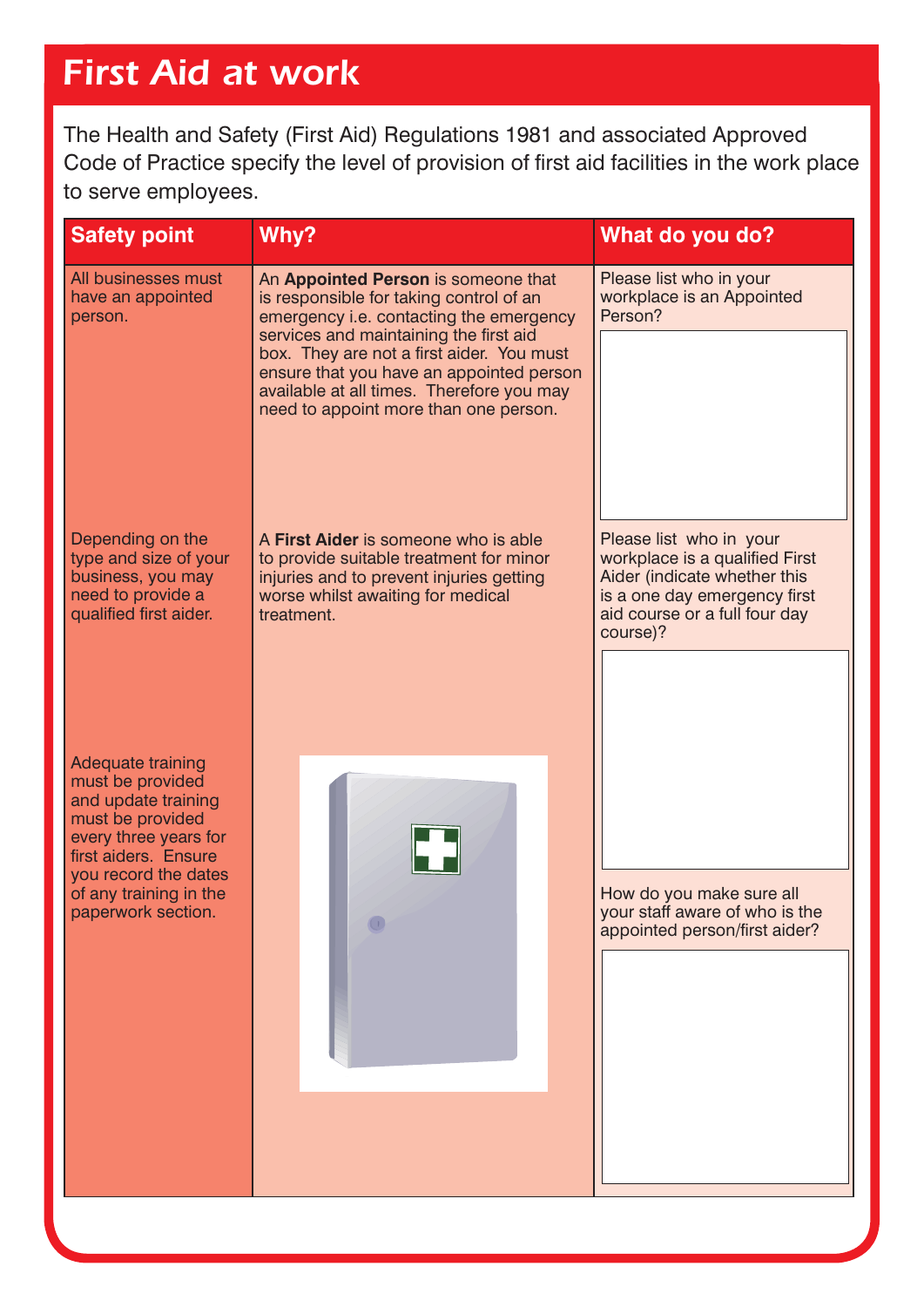| <b>Safety point</b>                                                                                                                                                                                                                                 | Why?                                                                                                                                                                                                                                                                                                                                                                                                                                                                                                                                                                                                                                                                                                                                                                                                                                                                                                                                          | What do you do?                                                                                                                                                                                                             |
|-----------------------------------------------------------------------------------------------------------------------------------------------------------------------------------------------------------------------------------------------------|-----------------------------------------------------------------------------------------------------------------------------------------------------------------------------------------------------------------------------------------------------------------------------------------------------------------------------------------------------------------------------------------------------------------------------------------------------------------------------------------------------------------------------------------------------------------------------------------------------------------------------------------------------------------------------------------------------------------------------------------------------------------------------------------------------------------------------------------------------------------------------------------------------------------------------------------------|-----------------------------------------------------------------------------------------------------------------------------------------------------------------------------------------------------------------------------|
| A suitable box,<br>(colour green with<br>a white cross) shall<br>be conspicuously<br>displayed. First<br>aid boxes must be<br>available in suitable<br>locations where they<br>are kept and which<br>first aiders/appointed<br>persons are on duty. | No medicines or creams must be kept in<br>the first aid box. This is because people<br>can be allergic to different medicines<br>and creams and they must only be<br>administered by medical personnel. If<br>someone wants to use their own medicine<br>then this must be kept for their own use.<br>Minimum contents of a First Aid Box: -<br>• Guidance card<br>• 20 Adhesive dressings (individually<br>wrapped) of assorted sizes<br>• 2 sterile eye pads with attachments<br>• 6 individually wrapped triangular<br>bandages<br>• 6 safety pins<br>• 6 medium sized, 2 large and 3 extra<br>large individually wrapped sterile<br>unmedicated wound dressings<br>• Adhesive plaster (4.5cm x 2.5cm)<br>• 1 pair of disposable gloves<br>A minimum 300ml sterile water container<br>should also be provided where mains<br>water is not available.<br>Please note that the contents may vary<br>according to the needs of the workplace. | Where is your first aid box<br>located?<br>How often do you replenish the<br>box?<br>Do you check that the box<br>contains the correct contents<br>and that no other medicines or<br>creams have been added?<br>Yes<br>$No$ |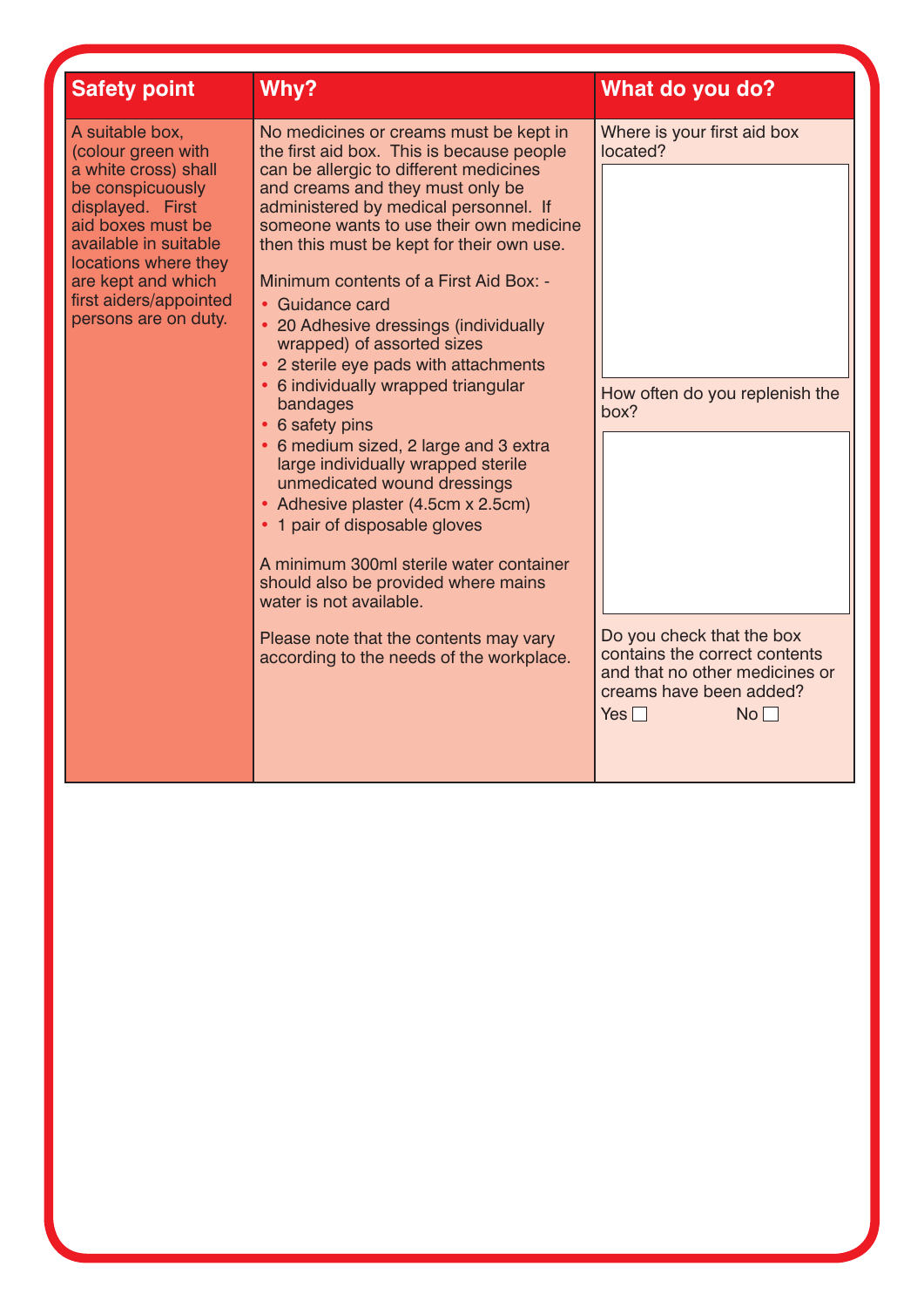#### *Capability assessment for vulnerable workers*

Vulnerable Workers can include expectant mothers, people with a disability and young people. These groups may be at more risk than other people at work and need special attention from the employer.

| <b>Safety point</b>                                                                                                                                                                                                                                                                                                                                                                                   | Why?                                                                                                                                                                                                                                                                                                            | How do you do this?                                                                                                                                                                                                                                                                                                                                                                                                                                                                                                                                      |
|-------------------------------------------------------------------------------------------------------------------------------------------------------------------------------------------------------------------------------------------------------------------------------------------------------------------------------------------------------------------------------------------------------|-----------------------------------------------------------------------------------------------------------------------------------------------------------------------------------------------------------------------------------------------------------------------------------------------------------------|----------------------------------------------------------------------------------------------------------------------------------------------------------------------------------------------------------------------------------------------------------------------------------------------------------------------------------------------------------------------------------------------------------------------------------------------------------------------------------------------------------------------------------------------------------|
| <b>Businesses must</b><br>have arrangements<br>to identify and<br>protect vulnerable<br>workers.                                                                                                                                                                                                                                                                                                      | You have extra legal<br>responsibilities to<br>protect vulnerable<br>groups.                                                                                                                                                                                                                                    | If:<br>a female employee tells you that she is pregnant,<br>has given birth within the previous six months, or is<br>breastfeeding;<br>• you employ someone who is under 18<br>an employee tells you that something has effected<br>their capacity to work<br>• an employee is off on long-term sick leave<br>You, or your managers if you have any, must do a<br>specific risk assessment for that person. You must<br>look at what they are doing and make sure put in<br>place any extra controls necessary to take in to<br>account their condition. |
| If a risk assessment<br>finds risks to new or<br>expectant mothers<br>which cannot be<br>avoided you must:<br>Alter her working<br>conditions or<br>hours of work if it<br>is reasonable to<br>do so and would<br>avoid the risks,<br>and if you cannot;<br>Identify and<br>offer her suitable<br>alternative work<br>that is available<br>and if you cannot;<br>Suspend her from<br>work on full pay | The law requires you<br>to put the interests<br>of the individual first<br>as far as possible. It<br>is important to be<br>flexible and to involve<br>the employee in any<br>decision making,<br>otherwise disputes can<br>lead to Employment<br>Tribunals and/or<br>investigations by<br>Environmental Health. | What arrangements do you have for expectant<br>mothers?<br>Tell staff as part of their induction that expectant<br>mothers must tell you of their condition.<br>A risk assessment must then be carried out by a<br>competent person looking at the individual's situation<br>and work tasks to identify any risks to her or the baby.                                                                                                                                                                                                                    |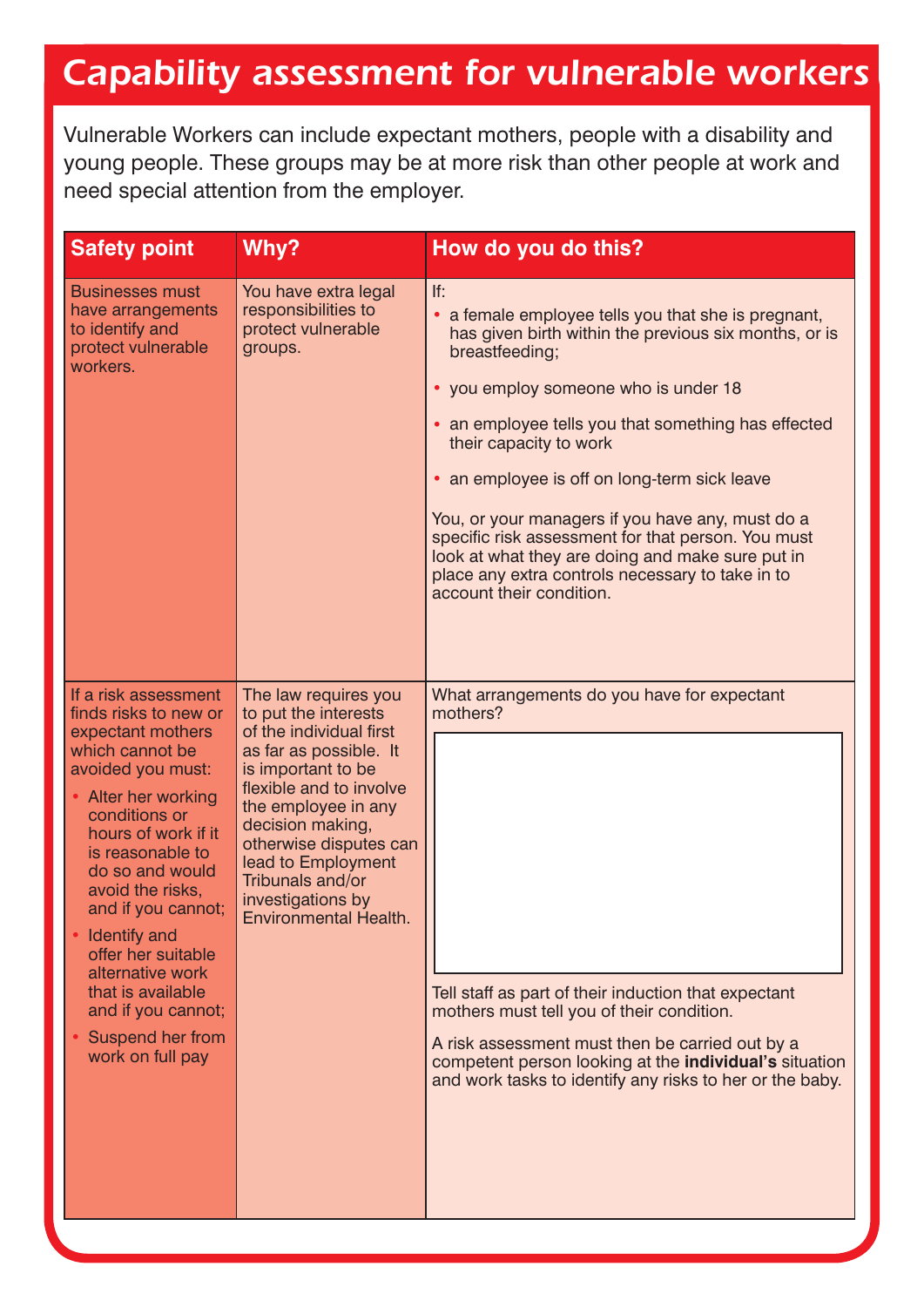| <b>Safety point</b>                                                                                                          | Why?                                                                                                                                                                                                                                                                                                                                                                             | How do you do this?                                                                                                                                                                                                                                                                                                                                                                                                                                                                                                                                                                                                             |
|------------------------------------------------------------------------------------------------------------------------------|----------------------------------------------------------------------------------------------------------------------------------------------------------------------------------------------------------------------------------------------------------------------------------------------------------------------------------------------------------------------------------|---------------------------------------------------------------------------------------------------------------------------------------------------------------------------------------------------------------------------------------------------------------------------------------------------------------------------------------------------------------------------------------------------------------------------------------------------------------------------------------------------------------------------------------------------------------------------------------------------------------------------------|
| If you employ<br>someone under the<br>age of 18, BEFORE<br>they start work,<br>you must do a risk<br>assessment for<br>them. | People under the<br>age of 18 will not<br>necessarily have<br>the knowledge<br>and experience to<br>understand the risks<br>of a workplace. You<br>may also have some<br>specific work tasks<br>which they will have<br>no experience of at<br>all. You cannot expect<br>them to know how<br>to deal with risks<br>experienced members<br>of staff normally deal<br>with safely. | Do you employ under 18's?<br>No<br>$Yes \Box$<br>If yes:<br>You must not employ a young person for work:<br>• Which is beyond their physical or psychological<br>capacity;<br>• Involves harmful exposure to substances which<br>could chronically affect their health<br>• Involving risk of accidents which it may reasonably<br>be assumed cannot be recognised or avoided due<br>to their insufficient attention to safety or lack of<br>experience or training;<br>• Where there is a risk to health from:<br>Extreme cold/heat<br>i.)<br>Noise; or<br>$\mathsf{ii}$ .)<br>iii.) Vibration.<br>What work do under 18's do? |
| If you employ<br>someone below<br>school leaving age<br>they need a Work<br>Permit issued by the<br>Local Authority.         | This ensures controls<br>over work which<br>could put the child in<br>danger or impede their<br>education.                                                                                                                                                                                                                                                                       | Do you employ anyone under school leaving age?<br>Yes $\Box$<br>No <sub>1</sub><br>You cannot employ a child under 13 years old.<br>Children between 13 years and school leaving age<br>must get a Work Permit by asking their school.                                                                                                                                                                                                                                                                                                                                                                                          |
| You can offer Work<br><b>Experience to</b><br>children in most<br>workplaces.                                                | <b>Work Experience</b><br>in a well managed<br>workplace should not<br>expose children to<br>significant risks while<br>giving them valuable<br>experience of the work<br>environment.                                                                                                                                                                                           | Does the company provide Work Experience for local<br>schools/colleges?<br>No <sub>1</sub><br>Yes<br>Can Work Experience be given without expecting<br>student to do high risk activities?<br>Yes $\Box$<br>No <sub>1</sub><br>Is the young person supervised by a competent<br>person?<br>No<br>Yes $\Box$<br>Are any risks reduced as much as reasonably<br>practicable?<br>Yes $\Box$<br>No<br>You must write and keep a risk assessment for the<br>student.                                                                                                                                                                 |
| You must have<br>risk assessment<br>arrangements for<br>employees suffering<br>from disabilities,<br>stress or illness.      | You must protect<br>employees from<br>additional risks arising<br>from their condition.<br>This will help them to<br>get back into the work<br>environment as quickly<br>as possible.                                                                                                                                                                                            | Does the company have a sickness absence policy?<br>Yes $\Box$<br>No<br>Does the company provide return to work interviews?<br>Yes $\Box$<br>No                                                                                                                                                                                                                                                                                                                                                                                                                                                                                 |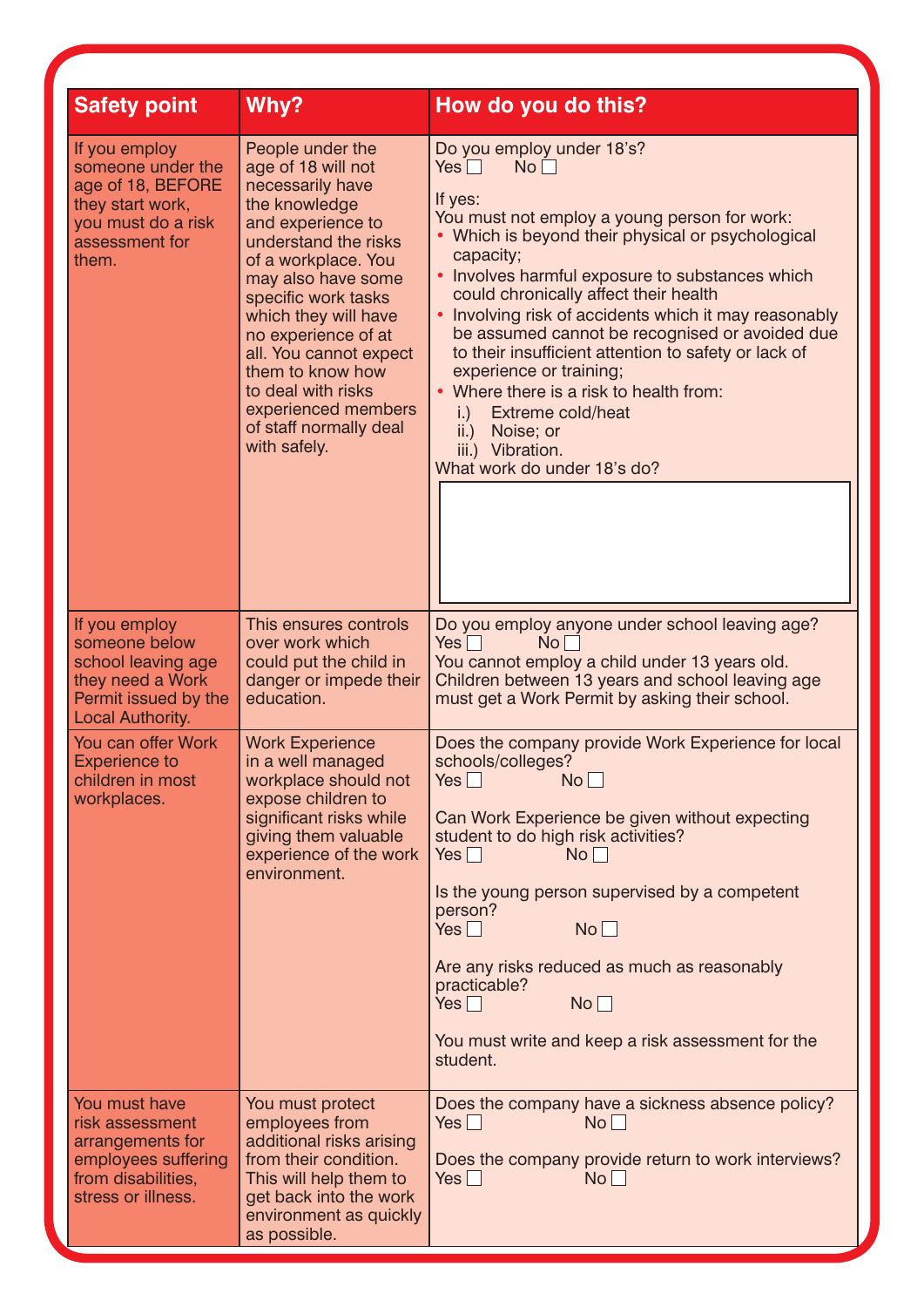#### *Electrical Safety*

Electricity can kill. Even non-fatal shocks can cause severe and permanent injury. Electrical installations and equipment should be safe and maintained to prevent danger.

| <b>Safety point</b>                                                                                                                                                                                                                                | Why?                                                                                                                                                                                                         | How do you do this?                                                                                                                                                 |
|----------------------------------------------------------------------------------------------------------------------------------------------------------------------------------------------------------------------------------------------------|--------------------------------------------------------------------------------------------------------------------------------------------------------------------------------------------------------------|---------------------------------------------------------------------------------------------------------------------------------------------------------------------|
| The fixed electrical<br>installation and electrical<br>equipment must be safe<br>for employees to use.                                                                                                                                             | Contact with live parts<br>at mains voltage can<br>cause shock, burns<br>and can kill.<br><b>Electrical faults can</b><br>cause fires<br><b>Overloading sockets</b><br>by using adaptors can<br>cause fires. | Install new electrical systems to a suitable<br>standard eg. BS 7671<br>By providing safe and suitable equipment.<br>Providing a suitable number of socket outlets. |
| We use the following electrical equipment                                                                                                                                                                                                          |                                                                                                                                                                                                              |                                                                                                                                                                     |
| For example anything<br>with a plug such as:<br><b>Vacuum cleaners</b><br><b>Kettles</b><br><b>Heaters</b><br>Fans<br><b>Television</b><br>Photocopiers/computers<br>Steam/water pressure<br>cleaner<br>Cables and plugs<br><b>Extension Leads</b> | We have                                                                                                                                                                                                      | We use it for                                                                                                                                                       |
| Staff must be properly<br>trained to use work<br>equipment                                                                                                                                                                                         | Staff need to be aware<br>of possible danger and<br>must be able to identify   Yes<br>obvious defects                                                                                                        | Do you train your staff in the safe use of electrical<br>equipment?<br>No                                                                                           |
| Provide a RCD (residual<br>current device) if<br>equipment greater than<br>230 volts AC (normal<br>mains voltage) is used                                                                                                                          | A RCD (residual<br>current device) detects<br>some but not all<br>faults in the electrical<br>systems and rapidly<br>switches off the supply                                                                 | Is a RCD is built into the main switchboard<br>No <sub>1</sub><br>Yes $\Box$<br>A RCD must be used for                                                              |
| Use an RCD with a<br>steam/water pressure<br>cleaner                                                                                                                                                                                               | As the work area is wet<br>an electric shock from<br>a faulty machine is<br>likely to be dangerous                                                                                                           |                                                                                                                                                                     |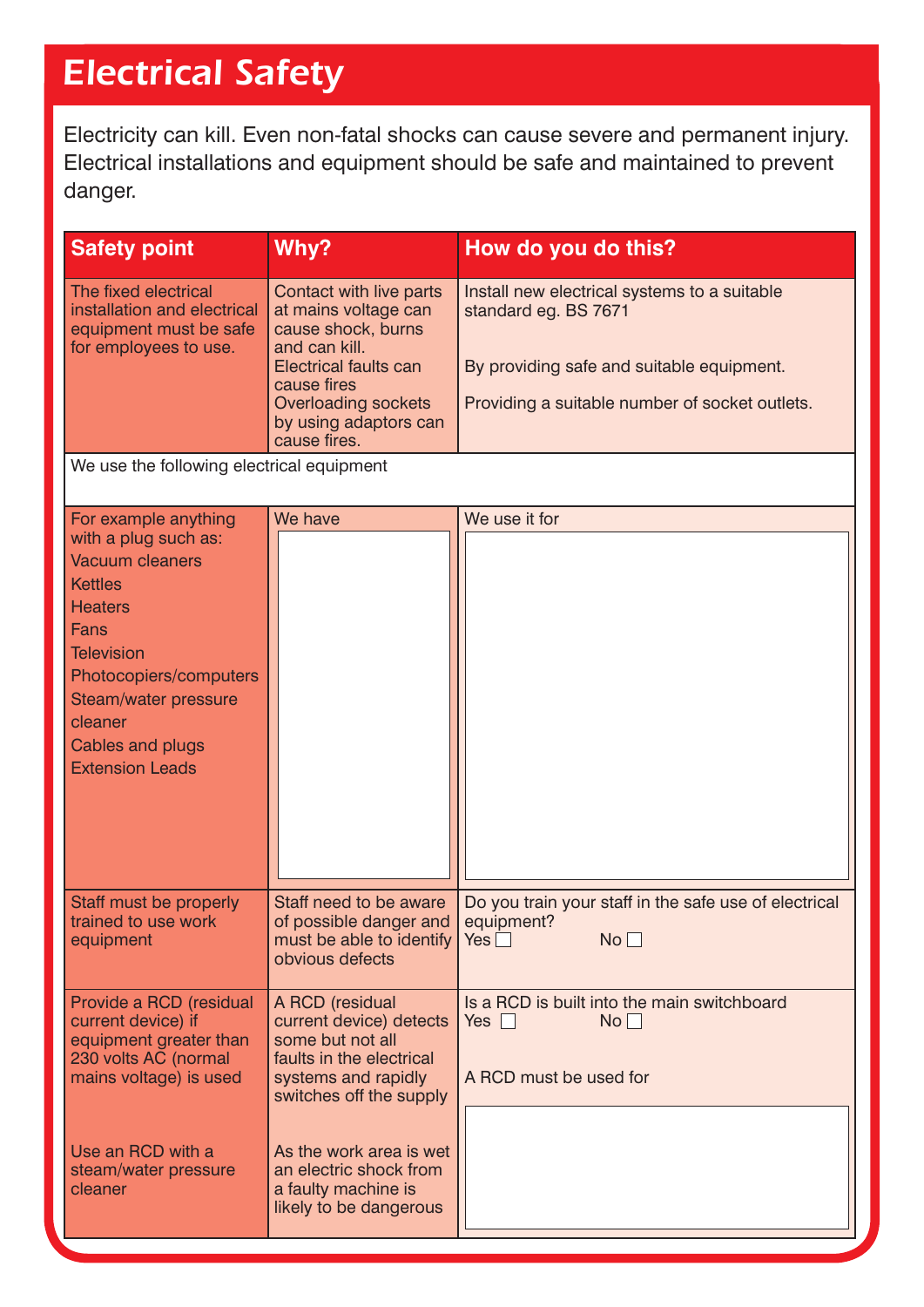| The risk of injury from<br>electricity is strongly<br>linked to how it is used<br>e.g. in wet conditions                                                                                                                                                                                                                                                                                                                    | Select equipment that is suitable for the working<br>environment.                                                                                                                                                                                                                                                                                                 |
|-----------------------------------------------------------------------------------------------------------------------------------------------------------------------------------------------------------------------------------------------------------------------------------------------------------------------------------------------------------------------------------------------------------------------------|-------------------------------------------------------------------------------------------------------------------------------------------------------------------------------------------------------------------------------------------------------------------------------------------------------------------------------------------------------------------|
| unsuitable equipment<br>can become live and<br>make its surroundings                                                                                                                                                                                                                                                                                                                                                        |                                                                                                                                                                                                                                                                                                                                                                   |
| By checking for visible<br>signs of damage most<br>electrical risks can be<br>controlled.                                                                                                                                                                                                                                                                                                                                   | Inspection and testing of the fixed installation was<br>carried out by/date                                                                                                                                                                                                                                                                                       |
| Earthed equipment<br>and leads and plugs<br>connected to the<br>equipment should<br>have an occasional<br>combined inspection<br>and test. This is<br>because some faults<br>cannot be seen such<br>as lack of continuous<br>The frequency of<br>checks will<br>depend on the type of<br>equipment and how<br>it is used. Portable<br>hand held equipment<br>is more susceptible<br>to damage than<br>stationary equipment. | Do you have a system of visual inspection and<br>where necessary testing<br>Yes $\Box$<br>No<br>Visual Inspection is carried out by:<br>Testing is carried out by:<br>Records of the results of inspection and testing<br>are kept at:<br>We report any damage or defects to:<br>Defective equipment is immediately taken out of<br>use and labelled "Do not use" |
|                                                                                                                                                                                                                                                                                                                                                                                                                             |                                                                                                                                                                                                                                                                                                                                                                   |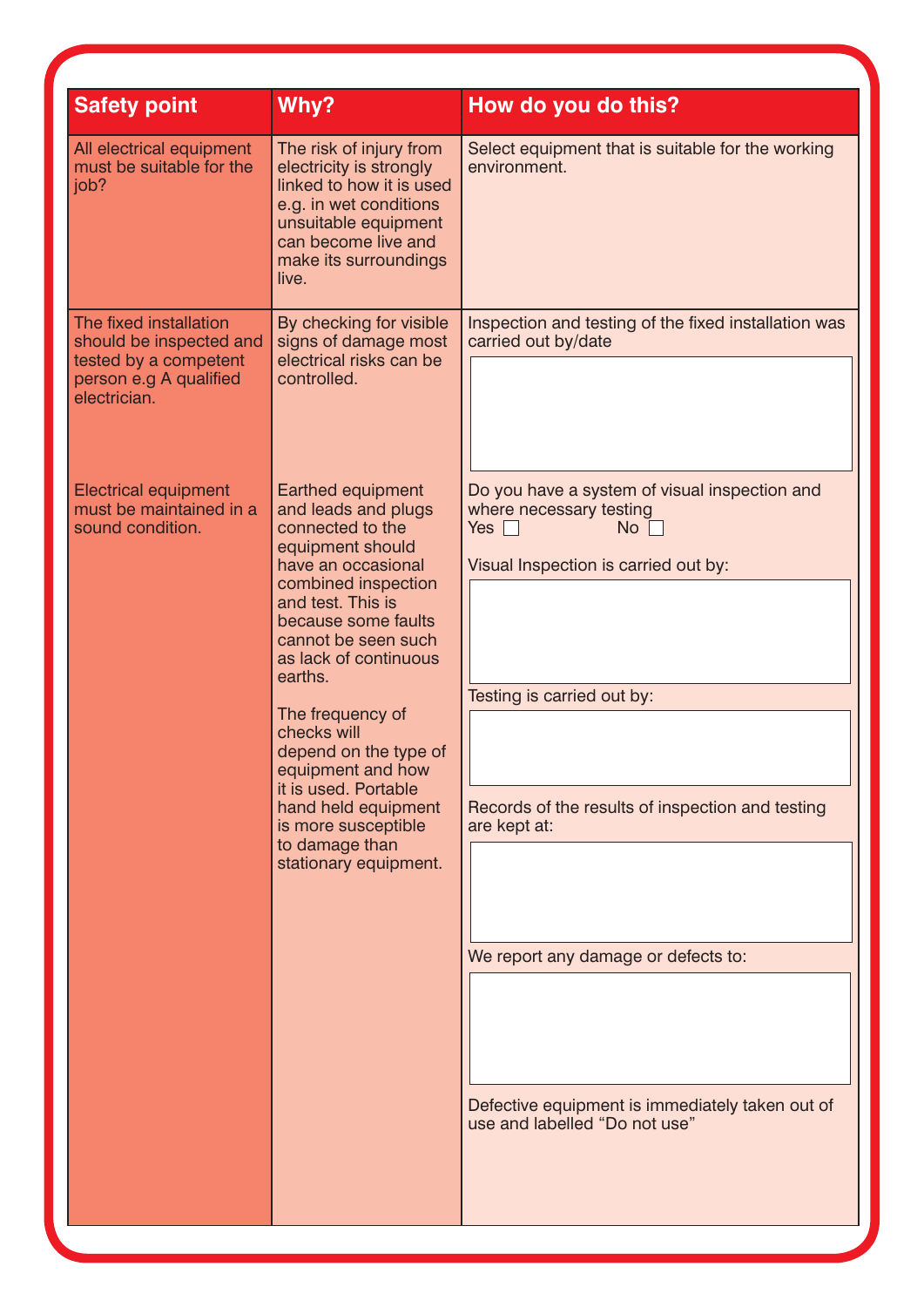## *Electrical Safety Checks*

| <b>Equipment</b> | Date of visual<br><b>Check</b> | Date of<br>inspection<br>and testing | Hazards<br>identified | <b>Person who</b><br>conducted<br>check |
|------------------|--------------------------------|--------------------------------------|-----------------------|-----------------------------------------|
|                  |                                |                                      |                       |                                         |
|                  |                                |                                      |                       |                                         |
|                  |                                |                                      |                       |                                         |
|                  |                                |                                      |                       |                                         |
|                  |                                |                                      |                       |                                         |
|                  |                                |                                      |                       |                                         |
|                  |                                |                                      |                       |                                         |
|                  |                                |                                      |                       |                                         |
|                  |                                |                                      |                       |                                         |
|                  |                                |                                      |                       |                                         |
|                  |                                |                                      |                       |                                         |
|                  |                                |                                      |                       |                                         |
|                  |                                |                                      |                       |                                         |
|                  |                                |                                      |                       |                                         |
|                  |                                |                                      |                       |                                         |
|                  |                                |                                      |                       |                                         |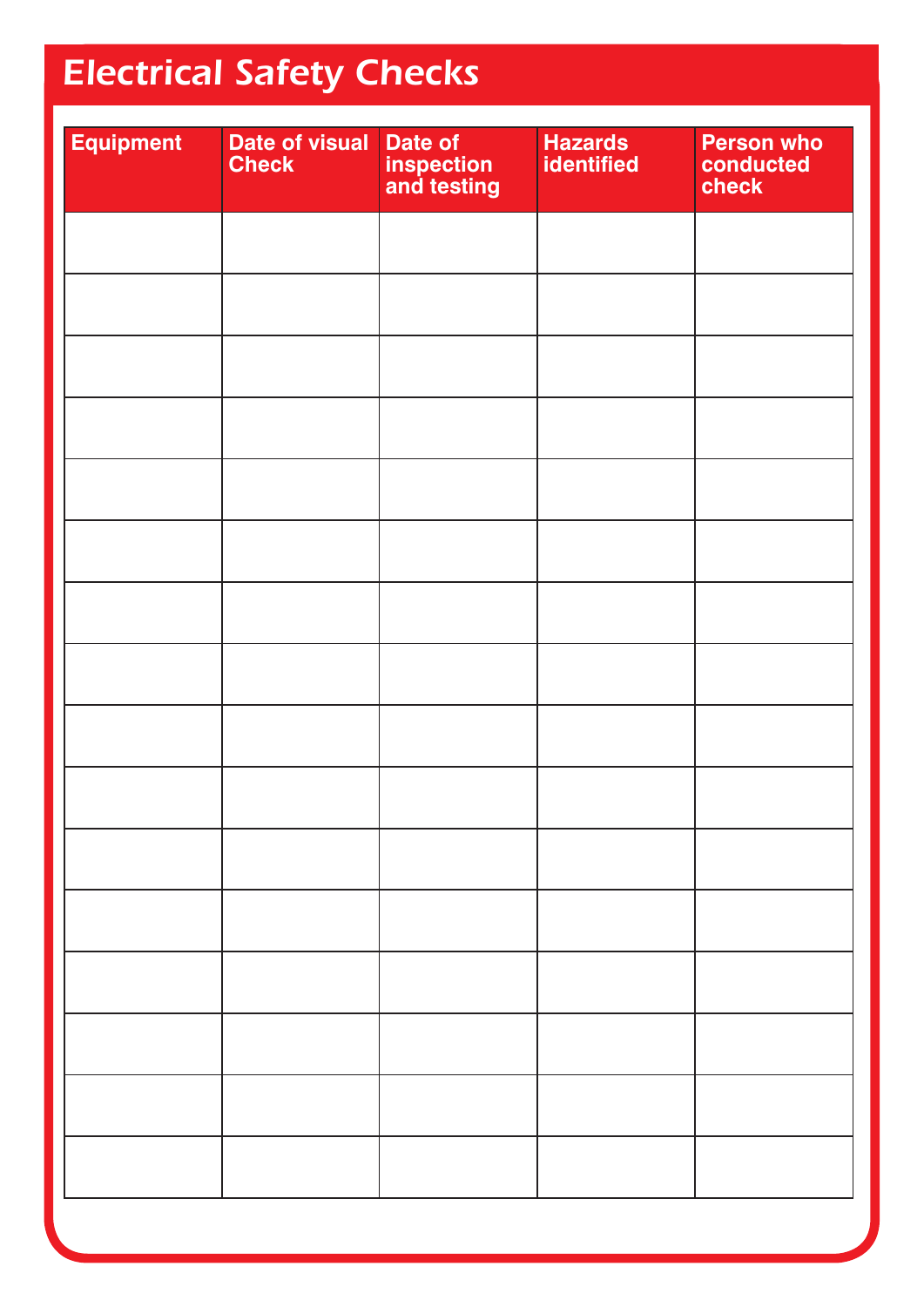#### *Gas Safety*

Many businesses use either mains gas or liquefied petroleum gas (LPG) for cooking or heating. Gas equipment and services must be safely installed and maintained as they can present fire, explosion and asphyxiation hazards.

| <b>Safety point</b>                                                                                                                                                                                                                                                                                                                                                                                | Why?                                                                                                                                                                       | How do you do this?                                                                                                                                                                                                                                                                     |
|----------------------------------------------------------------------------------------------------------------------------------------------------------------------------------------------------------------------------------------------------------------------------------------------------------------------------------------------------------------------------------------------------|----------------------------------------------------------------------------------------------------------------------------------------------------------------------------|-----------------------------------------------------------------------------------------------------------------------------------------------------------------------------------------------------------------------------------------------------------------------------------------|
| By law gas equipment<br>and services must<br>only be installed and<br>repaired by a Gas Safe<br>registered installer.                                                                                                                                                                                                                                                                              | If incorrectly fitted the<br>equipment or service<br>could leak gas into the<br>environment, or the<br>appliance could give<br>out poisonous fumes<br>in to the workplace. | Make sure your gas service engineer is registered<br>with Gas Safe Register<br>The previous registered scheme was run by<br>CORGI, so systems fitted and maintained by<br>CORGI registered engineers are acceptable.                                                                    |
| <b>Gas installations must</b><br>be installed so they are<br>safe for employees to<br>use.                                                                                                                                                                                                                                                                                                         | Incorrect fitting can<br>result in potential<br>explosion and fire<br>risks, or production of<br>fumes.                                                                    | Was the equipment installed by a Gas Safe<br><b>Register</b> or CORGI registered engineer?<br>Yes<br>No                                                                                                                                                                                 |
|                                                                                                                                                                                                                                                                                                                                                                                                    |                                                                                                                                                                            | We have the following items of equipment and services that are powered by mains gas or LPG:                                                                                                                                                                                             |
| <b>Examples</b>                                                                                                                                                                                                                                                                                                                                                                                    | We have                                                                                                                                                                    | We use it for                                                                                                                                                                                                                                                                           |
| <b>Gas boilers and heaters</b><br>(including mobile<br>heaters and living flame<br>fires);<br><b>Cooking equipment</b><br>including hobs, ovens,<br>fryers, barbecues<br>and hand-held LPG<br>blowtorches;<br>Fork lift trucks and other<br>handling equipment;<br><b>Refrigeration equipment</b><br>(such as on food mobile<br>units),<br>Other heating facilities<br>such as pool plant<br>rooms |                                                                                                                                                                            |                                                                                                                                                                                                                                                                                         |
| Gas appliances must be<br>serviced and maintained.                                                                                                                                                                                                                                                                                                                                                 | Poorly maintained<br>equipment can result<br>in a risk of fire and<br>explosion, or the<br>production of harmful<br>gases such as Carbon<br>Monoxide.                      | Ensure that all equipment is regularly inspected in<br>accordance with the manufacturer's instructions.<br>It is recommended that a 'Gas Safe' registered<br>engineer undertakes this work.<br>Has the equipment been checked by a Gas Safe<br>registered engineer?<br>$Yes \Box$<br>No |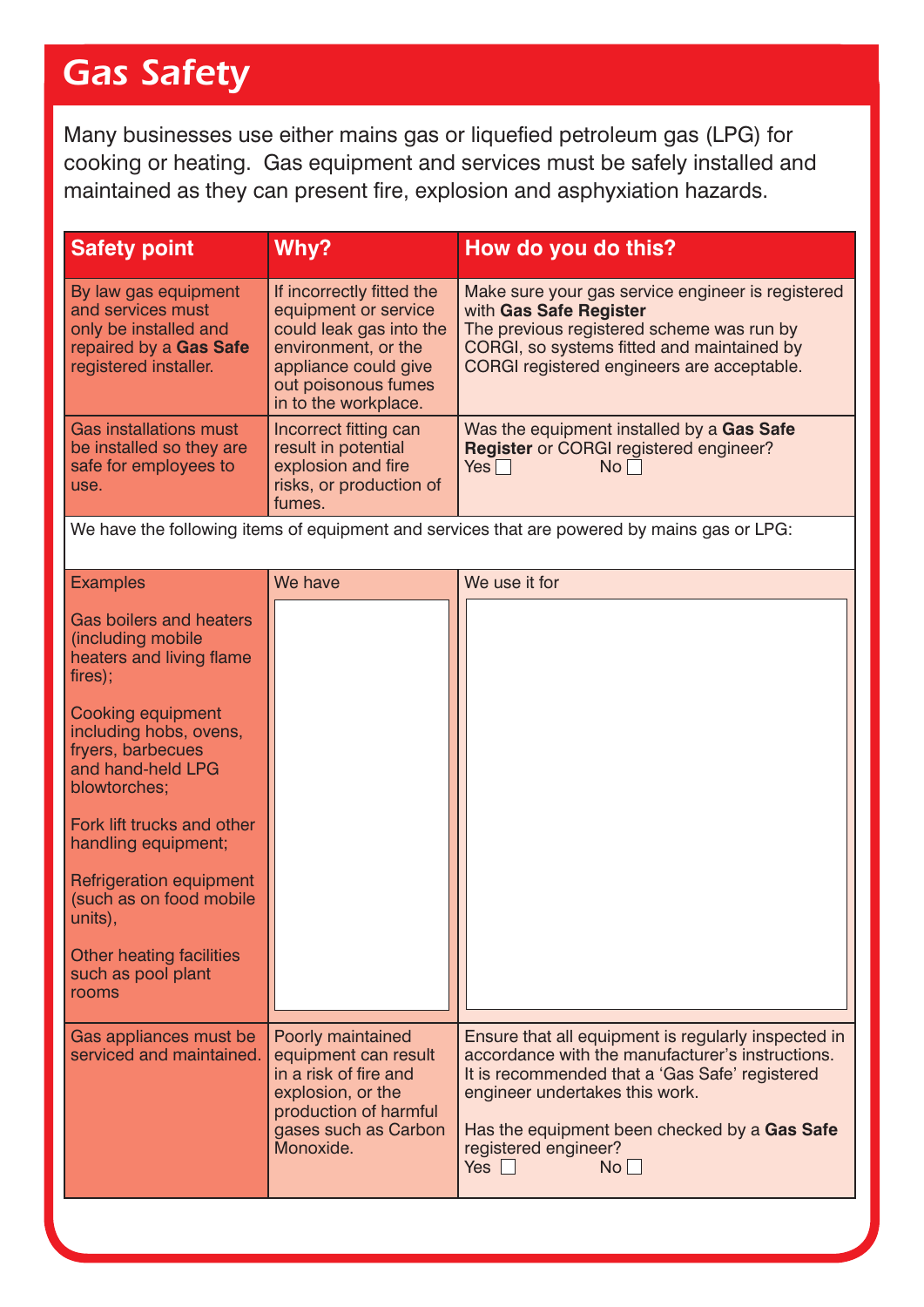| <b>Safety point</b>                                                                                                                                                                                                                                                                       | Why?                                                                                                                                                                                       | How do you do this?                                                                                                                                                                                                                                                                                                   |
|-------------------------------------------------------------------------------------------------------------------------------------------------------------------------------------------------------------------------------------------------------------------------------------------|--------------------------------------------------------------------------------------------------------------------------------------------------------------------------------------------|-----------------------------------------------------------------------------------------------------------------------------------------------------------------------------------------------------------------------------------------------------------------------------------------------------------------------|
| If a gas appliance<br>does not light when<br>the ignition system has<br>fired, or if the gas supply<br>continues after the flame<br>goes out, there will be<br>a gas leak and fire and<br>explosion can result                                                                            | Older equipment<br>may not have a flame<br>supervision device,<br>allowig you to see the<br>pilot light.                                                                                   | Ask your registered gas service engineer to check<br>that flame supervision devices are fitted.<br>Train your staff in safe methods to light equipment<br>if manually ignited equipment is provided.                                                                                                                  |
| Make sure you can<br>isolate the gas supply to<br>each item of equipment.                                                                                                                                                                                                                 | You will need to<br>be able to cut the<br>supply off to an item<br>of equipment for<br>cleaning, servicing<br>and in the case of<br>emergencies.                                           | Make sure that the manual isolation valves<br>for each piece of equipment are conveniently<br>accessible and properly labelled.                                                                                                                                                                                       |
| Where there is a<br>mechanical ventilation<br>system, there should be<br>an interlock stopping<br>the gas supply in the<br>event of a power failure<br>causing the ventilation<br>system to shut down.<br>This has been a British<br><b>Standard requirement</b><br>since September 2001. | If the ventilation system<br>stops working, the<br>exhaust from the gas<br>appliance may not be<br>removed. Fumes and<br>poisonous gases can<br>build up, particularly<br>Carbon Monoxide. | Is an interlock system fitted?<br>Yes $\Box$<br>No <sub>1</sub><br>If not, have you done a risk assessment on what<br>happens if the ventilation system stops working?<br>Yes $\Box$<br>No <sub>1</sub><br>Have you told your staff what to do?<br>Yes $\Box$<br>No <sub>1</sub>                                      |
| Staff need to be trained<br>in the safe use of<br>equipment, what defects<br>to look for and what<br>to do if they identify<br>problems.                                                                                                                                                  | Staff may continue to<br>work with defective<br>equipment or incidents<br>could arise from<br>incorrect use.                                                                               | Train all staff to use equipment, safely and<br>the procedures for dealing with defects or<br>emergencies. Remember to record this training in<br>the training record sheet.                                                                                                                                          |
| <b>LPG bottles and tanks</b><br>need to be properly<br>located, secured and<br>maintained to be safe.                                                                                                                                                                                     | Poorly installed and<br>maintained equipment<br>can give rise to a risk<br>of tampering or other<br>failures resulting in fire<br>and explosion.                                           | The areas where bottles and tanks are stored<br>should be routinely checked.<br>Make sure that<br>• tanks cannot be tampered with;<br>containers and pipes are properly maintained;<br>• vegetation and other combustible materials are<br>kept away from the storage area;<br>• there are appropriate warning signs. |
| <b>Exhaust from burning</b><br>gas appliances contains<br>a number of harmful<br>gases, particularly<br>Carbon Monoxide. Build<br>up of these gases can<br>have serious and even<br>fatal consequences to<br>anyone in the workplace.                                                     | You can't see, taste<br>or smell it but Carbon<br>Monoxide can kill<br>without warning in just<br>a matter of hours.                                                                       | Look out for yellow or orange rather than blue<br>flames (apart from fuel effect fires or flueless<br>appliances which have this colour flame) or soot<br>or yellow/brown staining around or on appliances<br>Do you have any Carbon Monoxide monitors?<br>Yes $\Box$<br>No                                           |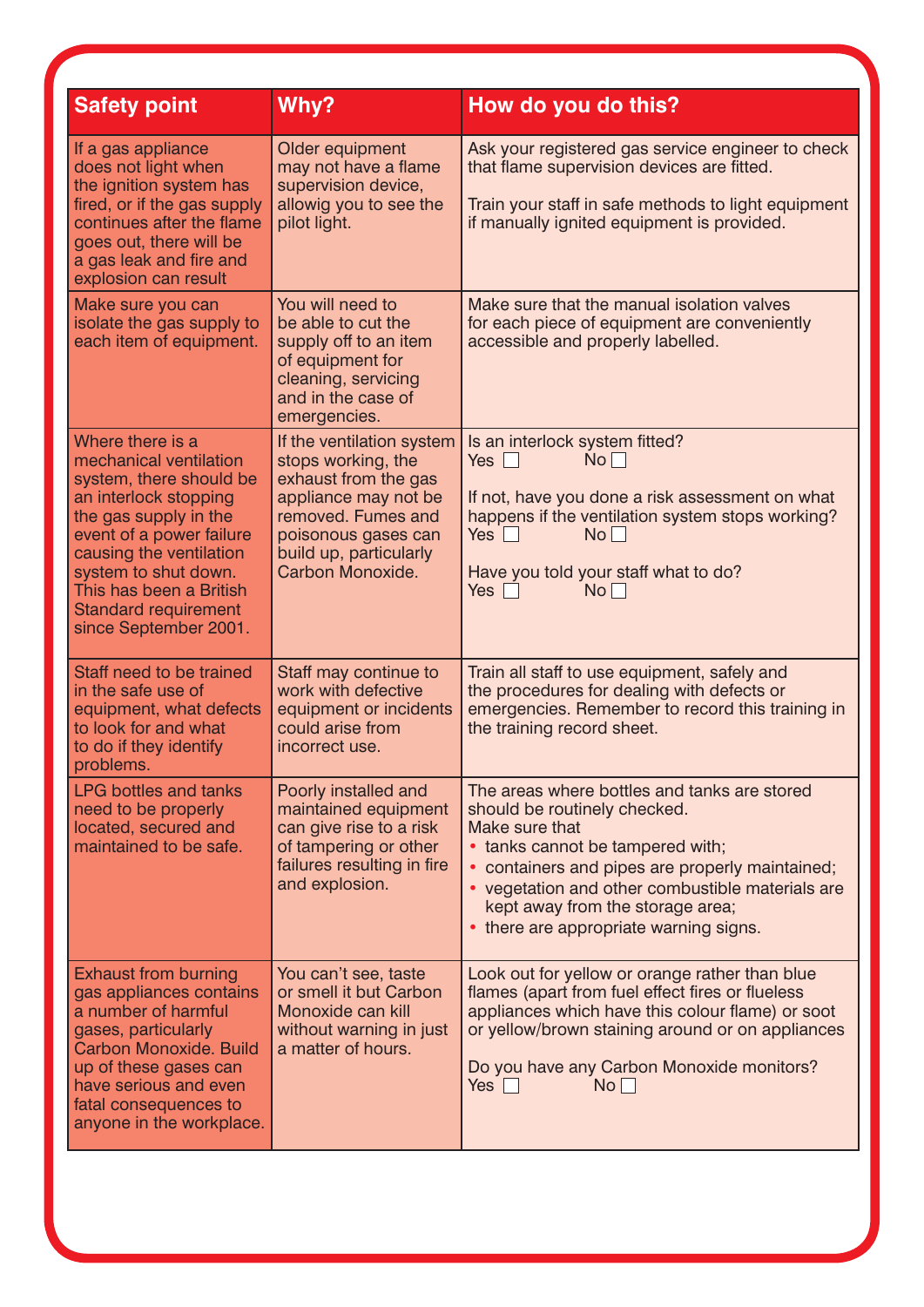#### *Fire Risk Assessment*

Fire risk assessment is a legal requirement for every workplace. Even a small fire could have fatal consequences and will have serious financial implications for any business.

| <b>Safety point</b>                                                                       | Why?                                                                                                                      | How do you do this?                                                                                                                                                            |
|-------------------------------------------------------------------------------------------|---------------------------------------------------------------------------------------------------------------------------|--------------------------------------------------------------------------------------------------------------------------------------------------------------------------------|
| By law a competent<br>person must carry out a<br>fire risk assessment of<br>the premises. | A competent person will have the<br>knowledge to identify the risks and<br>suggest practical precautions you<br>can take. | By developing your own knowledge,<br>training a suitable, interested<br>member of staff, or employing a<br>qualified advisor. Ask for information<br>from your Fire Authority. |

Use the blank fire assessment form provided on the last page to go through this process and do a fire risk assessment of your premises. Photocopy the form for additional areas if required.

| <b>Fire safety risk assessment</b>                     |                                                                                                                                                                                                                                                                                     |  |
|--------------------------------------------------------|-------------------------------------------------------------------------------------------------------------------------------------------------------------------------------------------------------------------------------------------------------------------------------------|--|
|                                                        | <b>Identify fire hazards</b><br>Identify:<br>· sources of ignition such as naked flames<br>· sources of fuel such as flammable liquids<br>• sources of oxygen such as the air around us                                                                                             |  |
| 2                                                      | <b>Identify people at risk</b><br>Identify:<br>• people in and around the premises and<br>• people who are especially at risk                                                                                                                                                       |  |
|                                                        | Evaluate, remove or reduce, and protect from risk<br>• Evaluate the risk of a fire starting<br>• Evaluate the risk to people from a fire<br>• Remove or reduce fire hazards<br>• Remove or reduce the risks to people from a fire<br>• Protect people by providing fore precautions |  |
|                                                        | Record, plan, inform, instruct and train<br>• Record any major findings and action you have taken<br>• Discuss and work with other responsible people<br>• Prepare an emergency plan<br>• Inform and instruct relevant people<br>• Provide training                                 |  |
|                                                        | <b>Review</b><br>• Review your fire-risk assessment regularly<br>• Make changes where necessary                                                                                                                                                                                     |  |
| Remember to review your fire-risk assessment regularly |                                                                                                                                                                                                                                                                                     |  |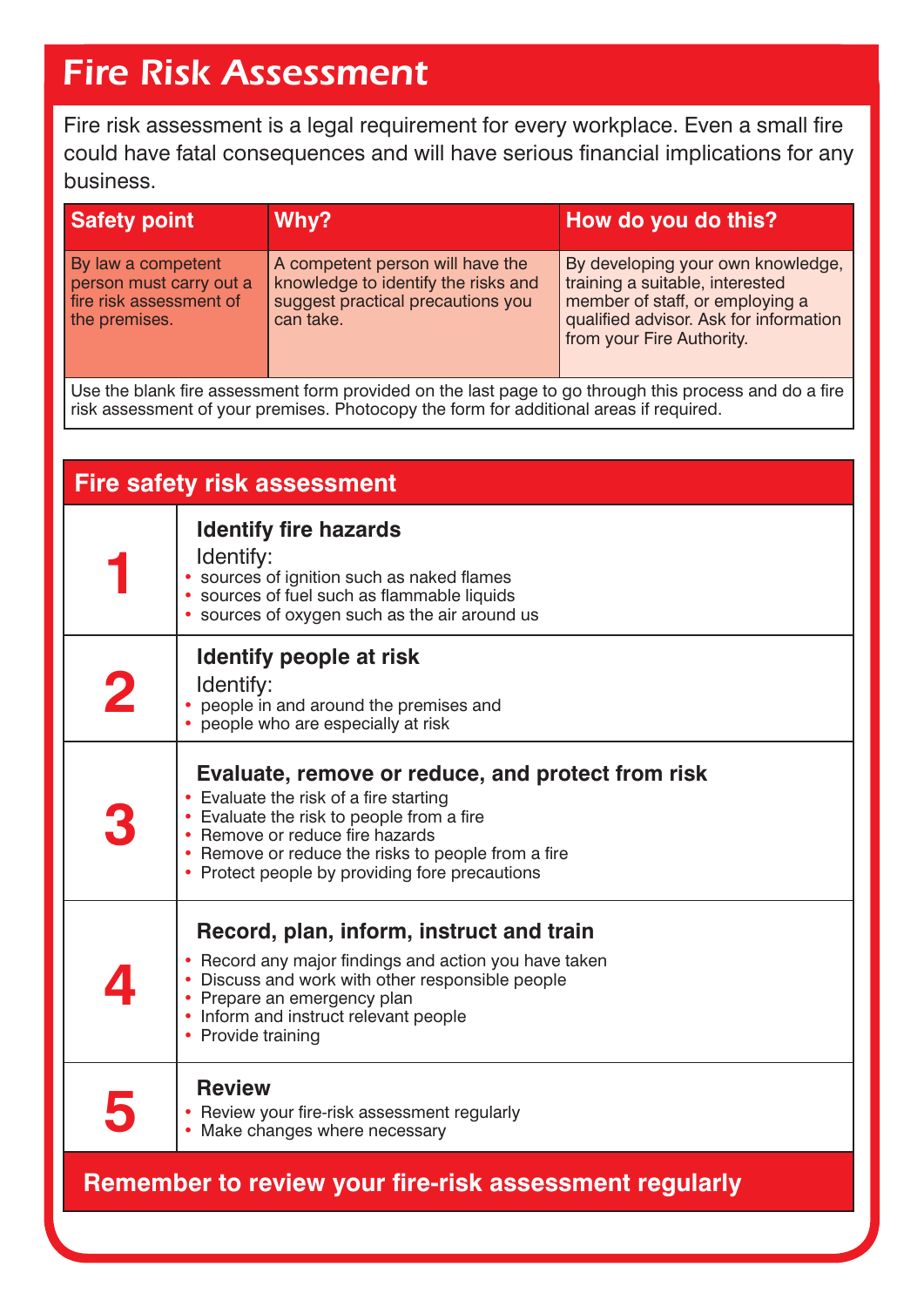| <b>Risk Assessment - Record of significant findings</b><br>Risk assessment for<br>Building:<br>Location: |                 | Assessment done by<br>Date:<br>Completed by:<br>Signature:                                 |  |
|----------------------------------------------------------------------------------------------------------|-----------------|--------------------------------------------------------------------------------------------|--|
| Use:                                                                                                     |                 |                                                                                            |  |
| <b>Identify fire hazards</b>                                                                             |                 |                                                                                            |  |
| Sources of ignition                                                                                      | Sources of fuel | Sources of oxygen                                                                          |  |
|                                                                                                          |                 |                                                                                            |  |
|                                                                                                          |                 |                                                                                            |  |
|                                                                                                          |                 |                                                                                            |  |
|                                                                                                          |                 |                                                                                            |  |
|                                                                                                          |                 |                                                                                            |  |
|                                                                                                          |                 |                                                                                            |  |
| <b>People at risk</b>                                                                                    |                 |                                                                                            |  |
|                                                                                                          |                 |                                                                                            |  |
|                                                                                                          |                 |                                                                                            |  |
|                                                                                                          |                 |                                                                                            |  |
|                                                                                                          |                 |                                                                                            |  |
|                                                                                                          |                 |                                                                                            |  |
| Evaluate, remove, reduce and protect from risk                                                           |                 |                                                                                            |  |
| Risk of fire occurring                                                                                   |                 |                                                                                            |  |
| Risk to people from a fire                                                                               |                 |                                                                                            |  |
| starting in the premises                                                                                 |                 |                                                                                            |  |
|                                                                                                          |                 |                                                                                            |  |
| What hazards can be removed                                                                              |                 |                                                                                            |  |
| and/or reduced that may cause<br>a fire                                                                  |                 |                                                                                            |  |
|                                                                                                          |                 |                                                                                            |  |
|                                                                                                          |                 |                                                                                            |  |
| How can the risks to people be<br>removed and/or reduced                                                 |                 |                                                                                            |  |
|                                                                                                          |                 |                                                                                            |  |
|                                                                                                          |                 |                                                                                            |  |
|                                                                                                          |                 |                                                                                            |  |
| <b>Assessment review</b>                                                                                 |                 |                                                                                            |  |
| Assessment/review date                                                                                   | Completed by    | Signature                                                                                  |  |
|                                                                                                          |                 |                                                                                            |  |
|                                                                                                          |                 | Review outcome (where substantial changes have occurred a new record sheet should be used) |  |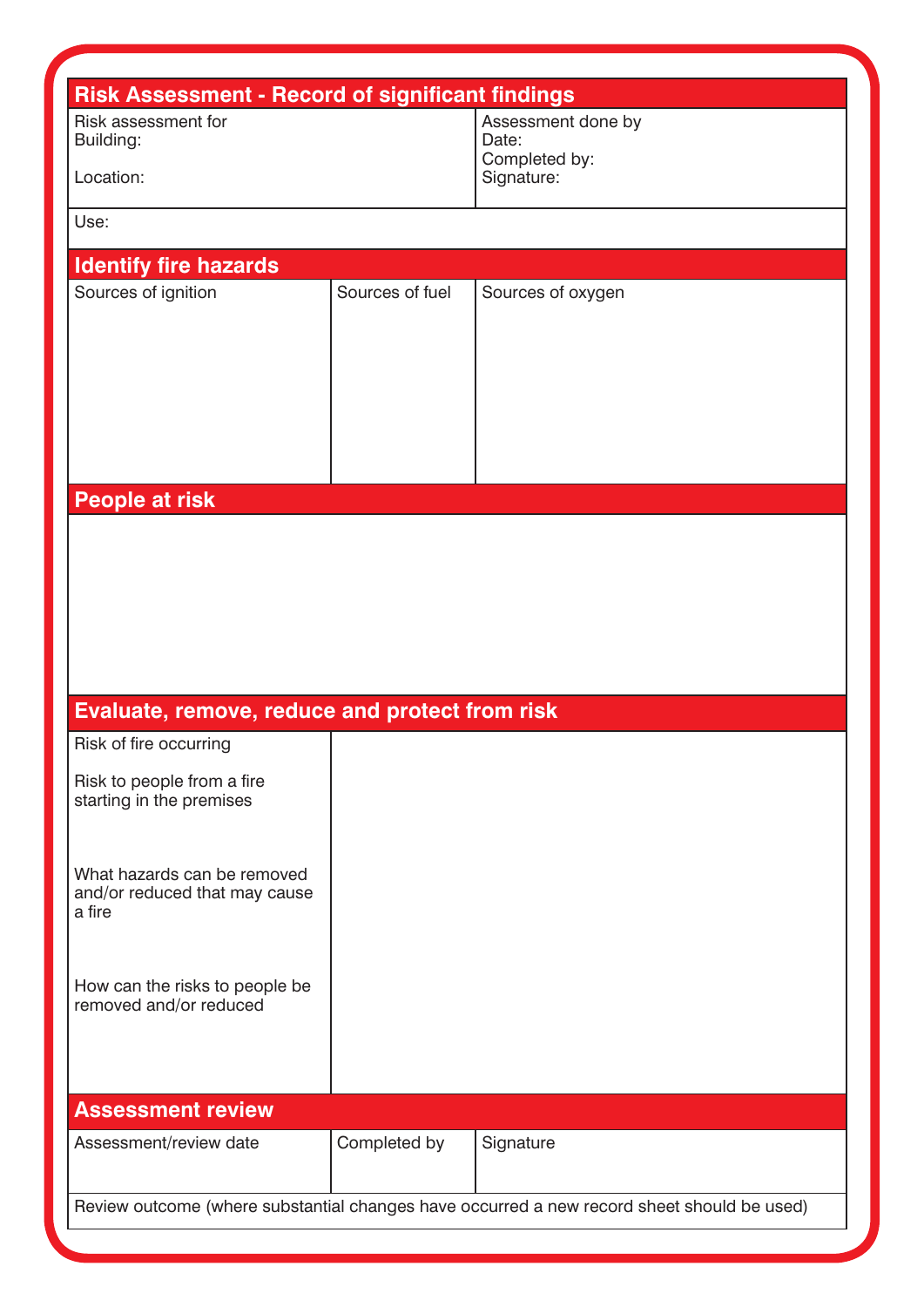#### *Suppliers and Contractors*

How you handle suppliers and contractors is important.

| What to do?                                                        | Why?                                                                                                                                                                                                      | How do you do this?                                                                                                                                                                                                                                                                                                                                             |
|--------------------------------------------------------------------|-----------------------------------------------------------------------------------------------------------------------------------------------------------------------------------------------------------|-----------------------------------------------------------------------------------------------------------------------------------------------------------------------------------------------------------------------------------------------------------------------------------------------------------------------------------------------------------------|
| <b>Choose suppliers</b><br>carefully.<br><b>Choose contractors</b> | It is important to use<br>suppliers that supply<br>and handle goods<br>safely, as well as<br>delivering on time etc.<br>Services such                                                                     | • Make sure you choose suppliers you can trust.<br>• Ask the following questions:-<br>- Does the supplier store, transport and pack their<br>goods in a safe way?<br>- Does the supplier/contractor provide fully<br>referenced invoices/receipts?<br>- Do they have any certification or quality assurance?<br>- How quickly do they respond to your concerns? |
| carefully.                                                         | as plumbers or<br>electricians can be<br>valuable to help<br>you make sure your<br>premises is safe. It<br>is important to have<br>contractors you can<br>trust to deliver these<br>services effectively. | • Ask other businesses for recommendations.<br>• Check that the supplier has a Health & Safety<br>Management System/Policy.<br>• Buy equipment from reputable dealers.<br>• Make sure all equipment has a guarantee / warranty.<br>• Ask for advice from other retailers or a trade<br>association.                                                             |
| Make sure your<br>equipment works<br>effectively.                  | To allow you to make<br>your workplace is safe,<br>it is very important that<br>all equipment works<br>effectively.                                                                                       |                                                                                                                                                                                                                                                                                                                                                                 |

#### **What to do if things go wrong?**

If you do not think that the delivery has been handled safely (for example, if you think it has placed your staff at risk), reject the delivery, if possible, and contact your supplier immediately. If you have problems with any suppliers or contractors, record your concerns on the incident sheet. If you have repeated problems, you can do the following things, depending on how serious the problem is and the response you get.

- 1. Contact the supplier/contractor by phone.
- 2. Write a formal letter of complaint.
- 3. Change supplier/contractor.
- 4. Contact your local authority.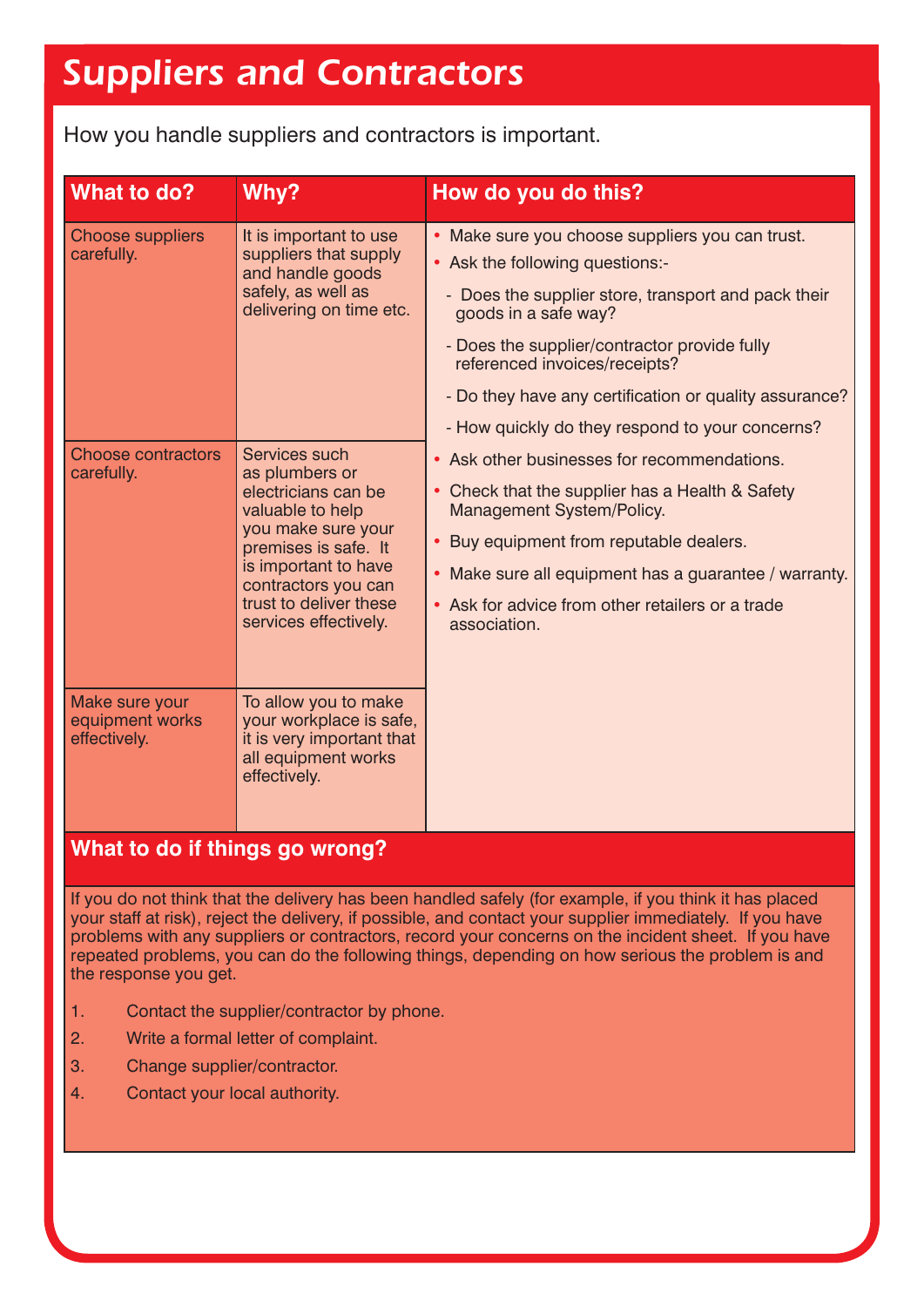#### *Property maintenance*

If you are doing major alteration or refurbishment of your premises you, staff, contractors, customers and the public can be put at risk. These risks require identification and control.

| <b>Safety point</b>                                                                                                                                                                                                                                                                                         | Why?                                                                                                                                                                                                                                                                                                                    | How do you do this?                                                                                                                                                                                                                                                                                                                                                                                                                                                                                                                                                                                                                  |
|-------------------------------------------------------------------------------------------------------------------------------------------------------------------------------------------------------------------------------------------------------------------------------------------------------------|-------------------------------------------------------------------------------------------------------------------------------------------------------------------------------------------------------------------------------------------------------------------------------------------------------------------------|--------------------------------------------------------------------------------------------------------------------------------------------------------------------------------------------------------------------------------------------------------------------------------------------------------------------------------------------------------------------------------------------------------------------------------------------------------------------------------------------------------------------------------------------------------------------------------------------------------------------------------------|
| Before doing any<br>works to your<br>premises you need<br>to be certain what<br>your responsibilities<br>are for protecting the<br>health and safety of<br>people who could<br>be affected now or<br>in the future.<br>The person<br>requiring/paying<br>for work to be done<br>is know as the<br>'CLIENT'. | Careful planning can<br>avoid accidents and<br>liabilities in the future.<br>For example, where<br>asbestos is concerned<br>this could be over<br>30 years ahead (see<br>below).<br>You must register<br>certain construction<br>works with the Health<br>and Safety Executive<br>otherwise you could<br>be prosecuted. | Will the work take more than 30 days from start to<br>finish<br>Yes $\Box$<br>No <sub>1</sub><br>Will it be more than 500 person days of work<br>(i.e. 10 men working for 50 days)<br>Yes $\Box$<br>No <sub>1</sub><br>If either question is yes, then you must appoint a<br>'Construction Design Management Co-ordinator' who<br>is responsible for notifying the HSE on a F10 form<br>before the work starts.<br>DESIGNERS e.g. architect, PRINCIPAL<br>CONTRACTORS and CONTRACTORS also need to be<br>identified.<br>If you answer 'no' to both then the job is not notifiable<br>but the following still applies in general law. |
| Plan the work that<br>you want done                                                                                                                                                                                                                                                                         | Many accidents are<br>caused by a lack of<br>planning e.g. falls<br>from height caused<br>by using the wrong<br>equipment                                                                                                                                                                                               | Consider what you want done and how you want it to<br>be done, what equipment will be required and who<br>you are going to get to quote for the work. Discuss<br>this with contractors that you are getting in to quote for<br>the work.                                                                                                                                                                                                                                                                                                                                                                                             |
| Check whether any<br>asbestos is involved.                                                                                                                                                                                                                                                                  | Asbestos is a known<br>health risk that is<br>still present in many<br>buildings and is<br>dangerous if disturbed<br>e.g. by refurbishment<br>works.                                                                                                                                                                    | The person responsible for the building has a 'duty<br>to manage' any asbestos containing materials and,<br>if present, provided an asbestos management plan<br>that you can refer to. You have a duty to inform all<br>contractors of any asbestos in the building before they<br>start work.                                                                                                                                                                                                                                                                                                                                       |
| Identify the hazards<br>and manage the<br>risks involved                                                                                                                                                                                                                                                    | <b>Building and repair</b><br>work can change<br>risks or introduce new<br>hazards that could<br>injure people for which<br>you may be held<br>responsible.                                                                                                                                                             | Carry out a risk assessment for the work and ensure<br>that any contractors you employ do the same. Decide<br>what information, instruction and training is required<br>to be provided to each group at risk e.g. employees,<br>customers, contractors. Consider the priority areas<br>of working at height, manual handling, workplace<br>transport and slips trips and falls.<br>Blank risk assessment sheets are in the pack. Record<br>any plans and agreements to deal with risks with<br>contractors.                                                                                                                          |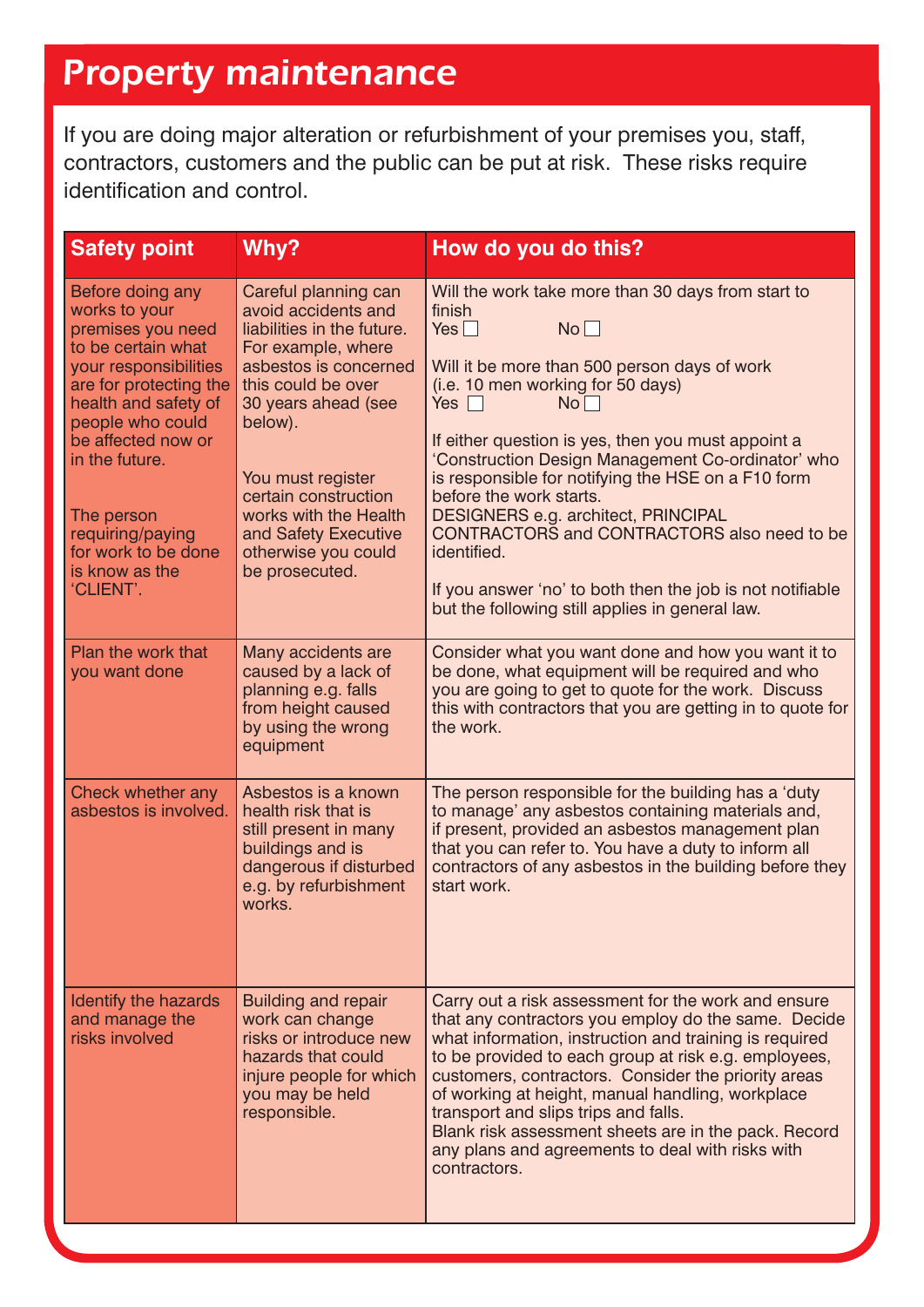| <b>Safety point</b>                                               | Why?                                                                                                                                                                                            | How do you do this?                                                                                                                                                                                                                                                                                                                                                                                                                                                                                                                                                                                                                                                                                                                                                                                                                                                                                                                                                                                                                                                                                                                                                                                                                                                                                                                                   |
|-------------------------------------------------------------------|-------------------------------------------------------------------------------------------------------------------------------------------------------------------------------------------------|-------------------------------------------------------------------------------------------------------------------------------------------------------------------------------------------------------------------------------------------------------------------------------------------------------------------------------------------------------------------------------------------------------------------------------------------------------------------------------------------------------------------------------------------------------------------------------------------------------------------------------------------------------------------------------------------------------------------------------------------------------------------------------------------------------------------------------------------------------------------------------------------------------------------------------------------------------------------------------------------------------------------------------------------------------------------------------------------------------------------------------------------------------------------------------------------------------------------------------------------------------------------------------------------------------------------------------------------------------|
| Select the right<br>contractor and<br>ensure their<br>competency  | Accidents can be<br>caused by contractors<br>not knowing what the<br>rules are.                                                                                                                 | You must be satisfied that contractors are competent<br>(i.e. they have sufficient skills and knowledge) to do<br>the job safely and without risks to health and safety.<br>The degree of competence required will depend on<br>the work to be done. You could for example ask<br>prospective contractors:<br>• What experience they have in the type of work you<br>want done<br>• What their health and safety policies and practices<br>are<br>• About their health and safety performance (number<br>of accidents etc)<br>• What qualifications and skills they have<br>• Their selection procedure for sub-contractors<br>• For their safety method statement<br>• What health and safety training and supervision they<br>provide<br>• Their arrangements for consulting their workforce<br>• If they have any independent assessment of their<br>competence<br>• If they are members of a relevant trade or<br>professional body; or<br>• Whether they or their employees hold a 'passport' in<br>health and safety training. This is a growing trend in<br>construction.<br>Make sure they know and understand what<br>performance you expect. Explain your health and<br>safety arrangements to them, show them your<br>procedures and health and safety policy statement<br>and make sure they understand and act in accordance<br>with it. |
| <b>Ensure the correct</b><br>selection of any sub-<br>contractors | Sub-contractors can<br>introduce unforeseen<br>risks as they may not<br>be aware of site safety<br>rules                                                                                        | The selection of sub-contractors is probably best left<br>to the contractor. However you must be sure that a<br>contractor has an effective procedure for appraising<br>the competence of a sub-contractor e.g. by using the<br>same criteria listed above that you do                                                                                                                                                                                                                                                                                                                                                                                                                                                                                                                                                                                                                                                                                                                                                                                                                                                                                                                                                                                                                                                                                |
| Supervise the work<br>being done                                  | Sometimes the people<br>arriving to do the work<br>are different to those<br>who planned it and<br>they decide to do<br>things differently e.g.<br>to save time. This can<br>lead to accidents. | Hopefully by doing the above you will have a clear<br>understanding of what you are paying for when<br>employing a contractor to do work. Check that you<br>are getting what was agreed both in quality and the<br>methods used – look out for any shortcuts that could<br>become accidents.                                                                                                                                                                                                                                                                                                                                                                                                                                                                                                                                                                                                                                                                                                                                                                                                                                                                                                                                                                                                                                                          |
| If in doubt get advice                                            | In order to know<br>whether something<br>is right or wrong you<br>need to know what's<br>right in the first place.                                                                              | Accept the extent of your knowledge – get advice<br>if you need it from someone who knows about the<br>subject e.g. a CDM coordinator, through the HSE<br>website or your local Council.                                                                                                                                                                                                                                                                                                                                                                                                                                                                                                                                                                                                                                                                                                                                                                                                                                                                                                                                                                                                                                                                                                                                                              |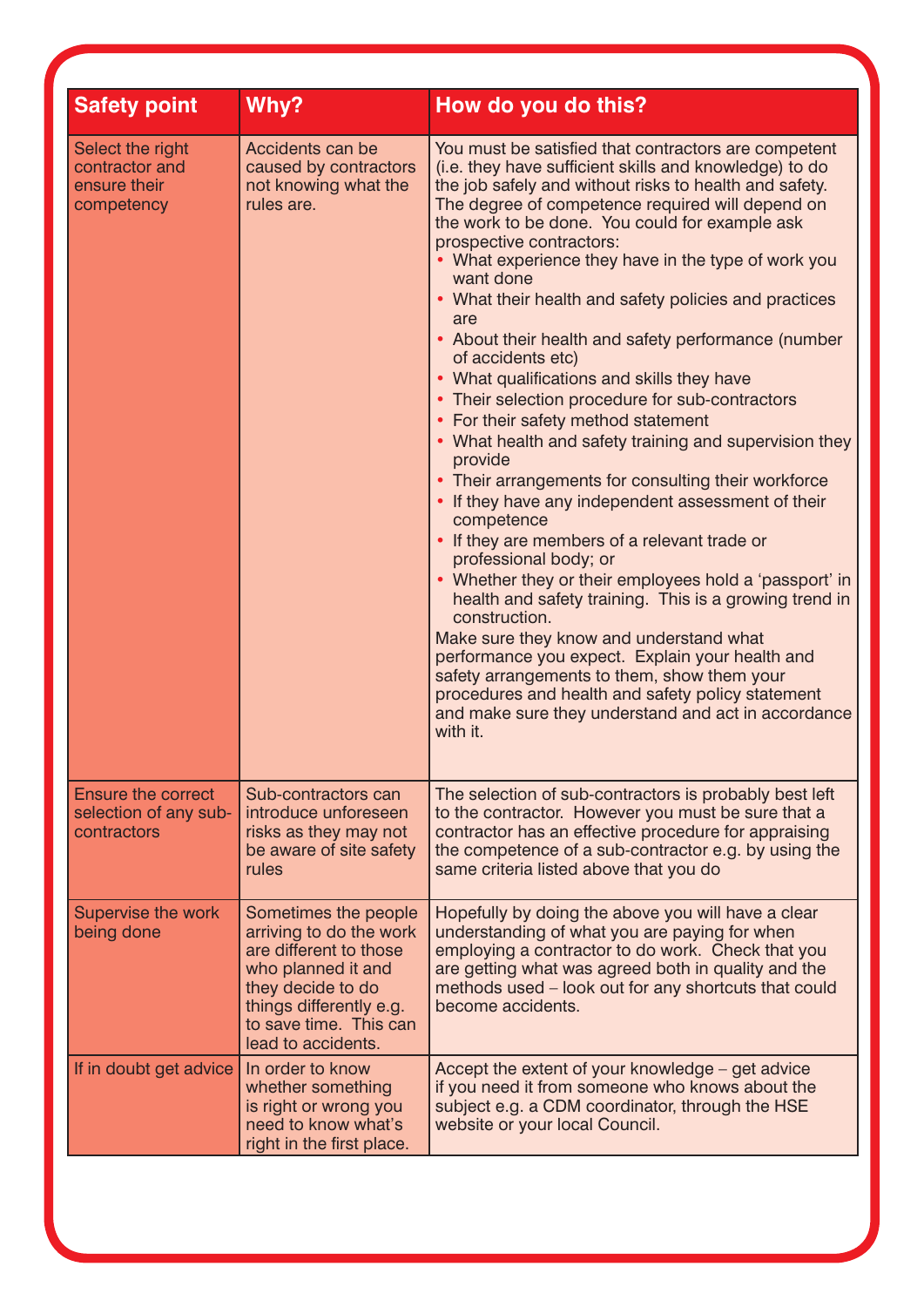#### *Redecoration good practice*

During day to day maintenance, redecoration and refurbishment of your premises you, your employees, contractors, customers and members of the public can be put at risk. These risks require identification and control.

| <b>Safety point</b>                                                                                        | Why?                                                                                                                                                                                                                                                                        | How do you do this?                                                                                                                                                                                                                                                                                                                                                                                                                                                                                                                                                            |
|------------------------------------------------------------------------------------------------------------|-----------------------------------------------------------------------------------------------------------------------------------------------------------------------------------------------------------------------------------------------------------------------------|--------------------------------------------------------------------------------------------------------------------------------------------------------------------------------------------------------------------------------------------------------------------------------------------------------------------------------------------------------------------------------------------------------------------------------------------------------------------------------------------------------------------------------------------------------------------------------|
| Before you start work<br>you need to be certain<br>what your health and<br>safety responsibilities<br>are. | Careful planning can<br>avoid accidents and<br>liabilities later.<br>For example, where<br>asbestos is concerned<br>this could be over 30<br>years in the future.<br>You must also register<br>certain construction<br>works with the HSE<br>or you could be<br>prosecuted. | Identify what the work will involve and how you<br>want to get it done.<br>Estimate how long will take and how many<br>people will be employed in doing it:<br>• Is it over 30 days duration<br>Yes $\Box$<br>No <sub>1</sub><br>• Is it over 500 person days<br>Yes $\Box$<br>No <sub>1</sub><br>If you answer 'yes' to either you must tell the<br>HSE using an F10 form - see the sheet called<br><b>Property Maintenance)</b><br>Are you going to use a contractor?<br>Yes $\Box$<br>No <sub>1</sub><br>If yes - see the safe method sheet called Property<br>Maintenance. |
| Plan the work that you<br>want done                                                                        | Many accidents are<br>caused by a lack of<br>planning e.g. falls from<br>height caused by using<br>the wrong equipment                                                                                                                                                      | What do you want and how do you want it to be<br>done what equipment will be required, who you<br>are going to get to quote for the work.<br>Discuss this with any contractors that may quote<br>for the work and record any plans agreed.                                                                                                                                                                                                                                                                                                                                     |
| Check whether any<br>asbestos is involved.                                                                 | Asbestos is a known<br>health risk that is<br>still present in many<br>buildings and is<br>dangerous if disturbed<br>by refurbishment<br>works.                                                                                                                             | Are there any identified asbestos containing<br>materials?<br>Don't know<br>No <sub>1</sub><br>Yes<br>If yes or you don't know - check the section on<br>managing Asbestos.<br>Tell any contractors and ensure the right<br>investigations and precautions are taken<br>depending on the situation – get advice from a<br>licensed asbestos contractor if necessary.                                                                                                                                                                                                           |
| Identify any other<br>hazards and put in<br>arrangements for<br>managing the risks<br>involved             | Even the simplest<br>tasks can change<br>the risks or introduce<br>new hazards in your<br>workplace that could<br>injure people for which<br>you may be held<br>responsible.                                                                                                | Identify what could go wrong and put in place<br>the precautions that you need to take to prevent<br>harm. You may wish to use the blank risk<br>assessment sheets for this.<br>Ensure that any contractors you employ do the<br>same and give you a written summary of the risks<br>and precautions.<br>Decide what information, instruction and training<br>each group who is at risk (employees, customers,<br>contractors) needs to know and tell them.                                                                                                                    |